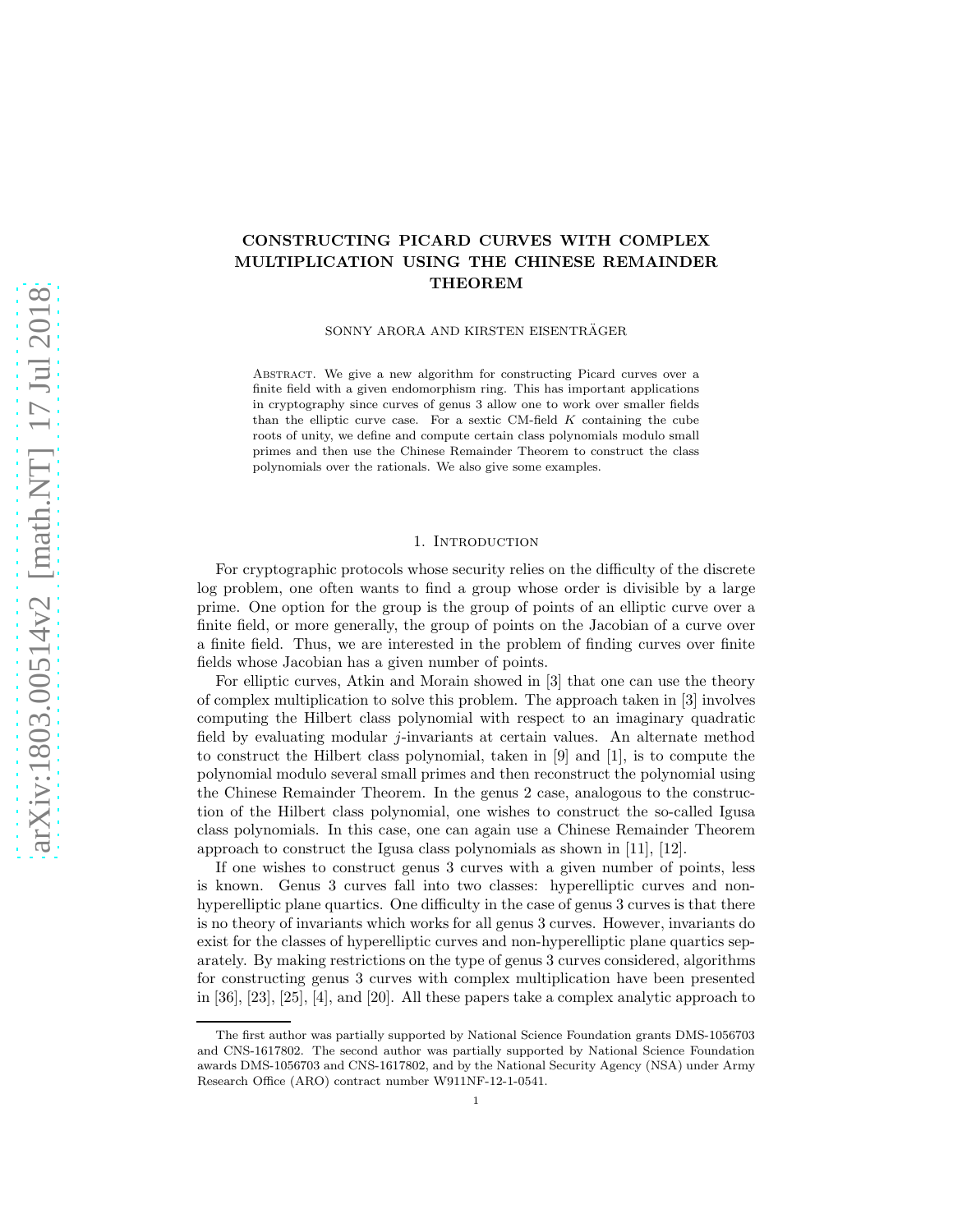constructing genus 3 curves similar to the method in [\[3\]](#page-13-0). The papers [\[36\]](#page-14-0), [\[4\]](#page-13-5) deal with constructing hyperelliptic genus 3 curves with complex multiplication. The paper [\[23\]](#page-14-1) and its improvement [\[25\]](#page-14-2) deal with constructing Picard curves with complex multiplication, while [\[20\]](#page-14-3) deals with constructing plane quartics defined over Q with complex multiplication. Due to the numerous improvements to the Chinese Remainder theorem approach in the elliptic curve case [\[5\]](#page-13-6), [\[33\]](#page-14-4), it is of interest to try to implement a Chinese Remainder Theorem approach for the construction of genus 3 curves. This is the aim of this paper.

As in [\[23\]](#page-14-1), we will restrict our attention to Picard curves. These are genus 3 curves of the form  $y^3 = f(x)$  where  $\deg(f) = 4$  and f has no repeated roots over the algebraic closure. One advantage to using these curves is that it is very simple to generate representatives for all isomorphism classes of Picard curves over a finite field. Also, if K is a sextic CM-field that contains the cube roots of unity, then, by [\[23,](#page-14-1) Lemma 1], all simple, principally polarized abelian varieties of dimension 3 with complex multiplication by  $O_K$  arise as the Jacobians of Picard curves, so we can use Picard curves in a CRT approach.

1.1. Statement of theorem. Let  $K$  be a sextic CM-field containing the cube roots of unity. Fix a primitive CM-type  $\Phi$  on the field K. Our first step will be to define suitable class polynomials for  $(K, \Phi)$ . For this we will require invariants for Picard curves.

We work with the set of invariants for Picard curves  $j_1, j_2, j_3$  defined in [\[22\]](#page-14-5). They are discussed in more detail in Section [3.](#page-4-0)

We now wish to introduce class polynomials for Picard curves. Recall, the Hilbert class polynomial for an imaginary quadratic field  $K$  has as roots the j-invariants of elliptic curves with complex multiplication by the full ring of integers  $\mathcal{O}_K$  of K. Analogous to this situation, we would like the class polynomials we define, for a sextic CM-field K containing the cube roots of unity, to have as roots the invariants of Picard curves with complex multiplication by  $\mathcal{O}_K$ . A complication that does not arise in the genus 1 case is that we will need to restrict to Picard curves whose Jacobian has a given primitive CM-type on  $K$ . In genus 2, a restriction on the CM-type for class polynomials was discussed in [\[26\]](#page-14-6).

We would like our class polynomials to be defined over Q. This will allow us to multiply by a large enough integer to clear denominators and hence use the Chinese remainder theorem on the resulting polynomials modulo various primes. For an abelian variety A of CM-type  $(K, \Phi)$  and for  $\sigma \in \text{Gal}(\overline{\mathbb{Q}}/\mathbb{Q})$ ,  $A^{\sigma}$  is of type  $(K, \sigma \Phi)$ . Thus, we define class polynomials for  $i = 1, ..., 3$  as follows:

$$
H_i^{\Phi} := \prod (X - j_i(C)),
$$

where the product runs over all isomorphism classes of Picard curves  $C/\mathbb{C}$  whose Jacobian has complex multiplication by  $\mathcal{O}_K$  of type  $\sigma\Phi$  for some  $\sigma \in \text{Gal}(\overline{\mathbb{Q}}/\mathbb{Q})$ . These polynomials will be defined over Q. Should one want to re-construct a Picard curve  $C/\mathbb{C}$  such that  $\text{End}(\text{Jac}(C)) \cong \mathcal{O}_K$  from the roots of the class polynomials, it is more convenient to work with a different set of class polynomials, introduced in [\[14\]](#page-14-7) in the genus 2 setting. This is discussed more in Section [4.](#page-5-0)

We have the following theorem:

**Theorem 1.1.** The following algorithm takes as input a sextic CM-field K containing the cube roots of unity and a primitive  $CM$ -type  $\Phi$  on K. Assuming the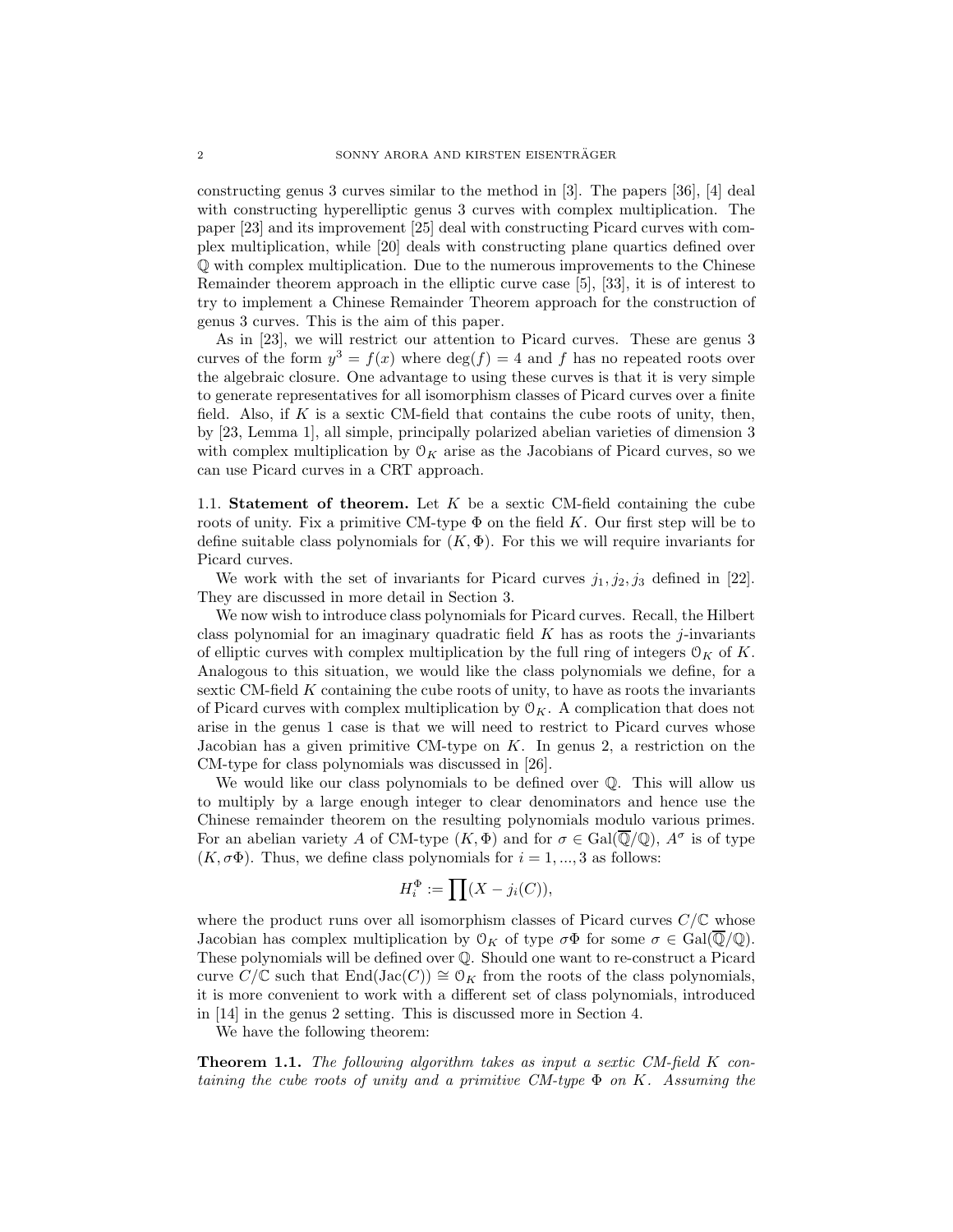bound B in Theorem [5.4](#page-9-0) is known, the algorithm outputs the class polynomials  $H_i^{\Phi}$ , where  $i = 1, ..., 3$ , corresponding to the type  $(K, \Phi)$ 

- (i) Construct a set of rational primes S which satisfy
	- $(a)$  2  $\notin S$
	- (b) Each  $p \in S$  splits completely in K
	- (c) Each  $p \in S$  splits completely into principal ideals in  $K^*$ , the reflex field for the type  $(K, \Phi)$ .
	- (d)  $\prod_{p\in S} p > B$  where B is the bound in Theorem [5.4.](#page-9-0)
- (ii) Form the class polynomials  $H_i^{\Phi}$  modulo p for every  $p \in S$ . Let  $H_{i,p} := H_i^{\Phi}$ mod p. Then

$$
H_{i,p} = \prod (X - j_i(C)),
$$

where the product is over all  $\overline{\mathbb{F}}_p$ -isomorphism classes of Picard curves that arise as the reduction of a Picard curve over  $\mathbb C$  whose Jacobian has complex multiplication by  $\mathfrak{O}_K$  of type  $\sigma\Phi$  for some  $\sigma \in \text{Gal}(\overline{\mathbb{Q}}/\mathbb{Q})$ .

<span id="page-2-1"></span>(iii) Form the polynomials  $H_i^{\Phi}$  from the  $H_{i,p}$ ,  $p \in S$ , using the Chinese Remainder Theorem.

We review background from the theory of complex multiplication in Section [2](#page-2-0) and prove some results we will need. In Section [3](#page-4-0) we review invariants of Picard curves. In Section [4,](#page-5-0) we discuss reducing class polynomials modulo primes. In Section [5](#page-7-0) we show how to compute  $H_i^{\Phi}$  modulo a prime p and we prove Theorem [1.1.](#page-2-1) Section [6](#page-9-1) discusses the endomorphism ring computation, and in Section [7](#page-12-0) we give some examples.

### 2. Results from complex multiplication

<span id="page-2-0"></span>**Definition 2.1** (CM-type). Let K be a CM-field of degree 2g and let  $\Omega$  be an algebraically closed field of characteristic 0. Denote by  $\text{Hom}(K, \Omega) = \{\phi_1, \phi_2, ..., \phi_{2g}\}\$ the set of embeddings of K into  $\Omega$ . Furthermore, let  $\rho$  denote the automorphism inducing complex conjugation on K. Then any subset of these embeddings  $\Phi$  satisfying the disjoint union  $\Phi \sqcup \rho \circ \Phi = \text{Hom}(K, \Omega)$  is called a CM-type on K.

## 2.1. Injectivity of the reduction map.

**Definition 2.2.** Let  $A$  be an abelian variety over a field  $k$  with complex multiplication by the maximal order  $\mathcal{O}_K$  in a CM-field K, and let  $\mathfrak a$  be an ideal in  $\mathfrak{O}_K$ . A surjective homomorphism  $\lambda_{\mathfrak{a}} : A \to A^{\mathfrak{a}}$ , to an abelian variety  $A^{\mathfrak{a}}$ , is an  $\mathfrak{a}$ multiplication if every homomorphism  $a: A \to A$  with  $a \in \mathfrak{a}$  factors through  $\lambda_{\mathfrak{a}}$ , and  $\lambda_{\mathfrak{a}}$  is universal for this property, in the sense that, for every surjective homomorphism  $\lambda' : A \to A'$  with the same property; there is a homomorphism  $\alpha : A' \to A^{\mathfrak{a}}$ , necessarily unique, such that  $\alpha \circ \lambda' = \lambda_{\mathfrak{a}}$ .

For abelian varieties  $A$  and  $B$  defined over a number field and with good reduction modulo a prime  $\mathfrak{P}$ , the next proposition gives a condition under which A and B will be isomorphic provided that their reductions modulo  $\mathfrak{P}$  are isomorphic. The fact that the conditions below are sufficient for an isomorphism to lift was given for dimension 2 in [\[11,](#page-13-3) Theorem 2]. Here we give a general proof of this fact.

<span id="page-2-2"></span>**Proposition 2.3.** Let  $(A, \iota)$ ,  $(B, \iota')$  be simple, abelian varieties of type  $(K, \Phi)$ defined over a number field k. Furthermore, assume that  $\mathfrak{P}$  is a prime of k such that A and B have good reduction modulo  $\mathfrak P$  and denote by  $\tilde A$  and  $\tilde B$  their reductions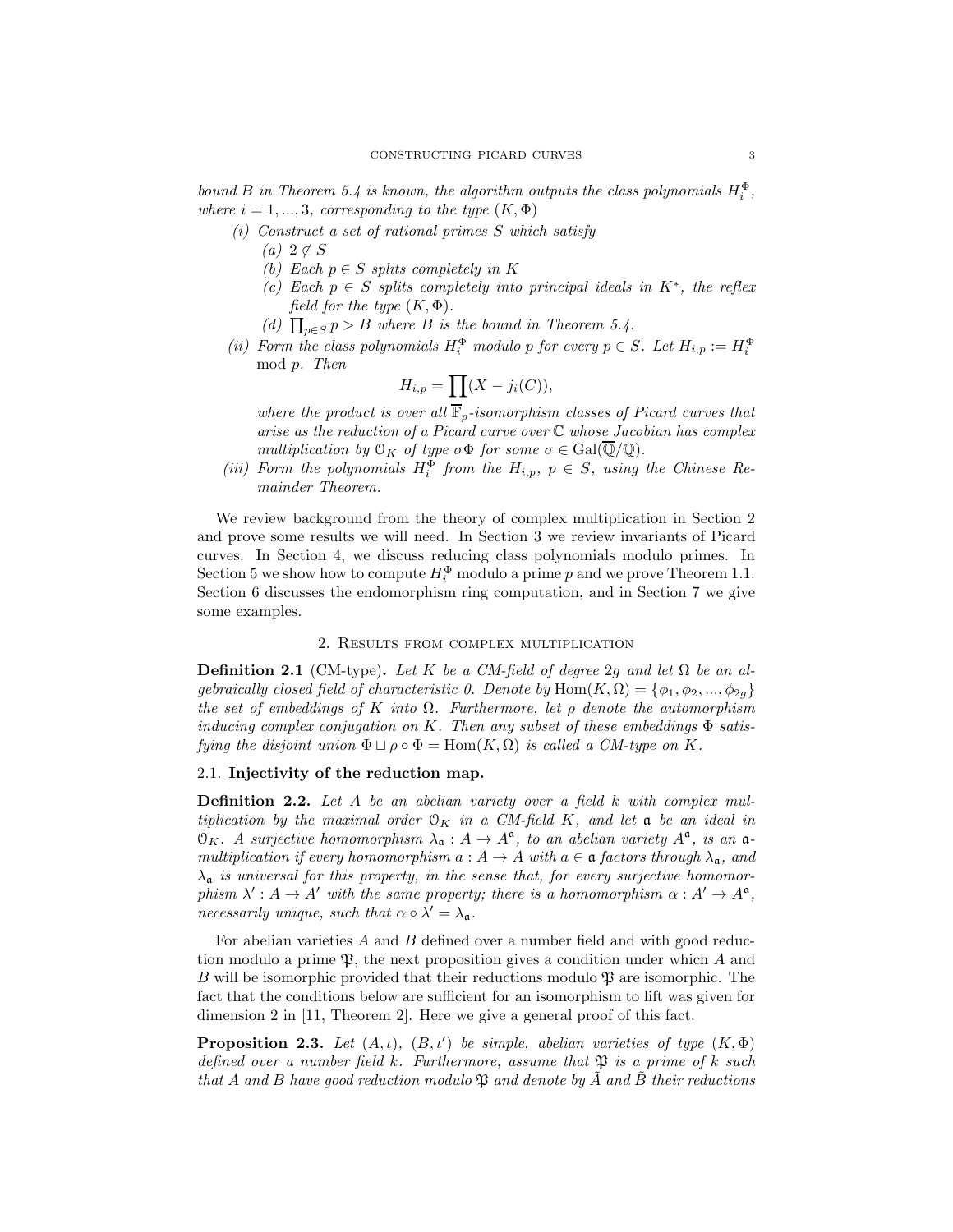modulo  $\mathfrak P$  respectively. If A and B are simple with endomorphism ring isomorphic to  $\mathcal{O}_K$  and  $\gamma : \tilde{A} \to \tilde{B}$  is an isomorphism over  $\overline{\mathbb{F}}_p$ , then A and B are isomorphic over  $\overline{k}$ .

*Proof.* As  $(A, \iota), (B, \iota')$  have the same type then, by [\[30,](#page-14-8) Chapter II, Proposition 16], they are isogenous via an  $\alpha$ -multiplication, which we denote by  $\lambda_{\alpha}$ . After possibly taking a field extension and picking a prime above  $\mathfrak{P}$ , we can assume that  $\lambda_{\mathfrak{a}}$  and all endomorphisms are defined over k. The reduction  $\tilde{\lambda}_{\mathfrak{a}}$  is also an  $\mathfrak{a}$ -multiplication [\[28,](#page-14-9) Proposition 7.30]. Define an embedding  $\tilde{\iota}: \mathcal{O}_K \to \text{End}(A)$  by  $\tilde{\iota}(a) = \iota(a)$ . This map is an isomorphism. Let  $a \in \mathcal{O}_K$  be such that  $\tilde{\iota}(a) = \gamma^{-1} \circ \tilde{\lambda}_a \in \text{End}(\tilde{A})$ . As  $\tilde{\iota}(a)$ factors through  $\tilde{\lambda}_{\mathfrak{a}}$ ,  $a \in \mathfrak{a}$  by [\[28,](#page-14-9) Corollary 7.24]. Also,  $\iota(a)$  must factor through the **a**-multiplication,  $\lambda_{\mathfrak{a}}$ , that is,  $\iota(a) = \gamma_1 \circ \lambda_{\mathfrak{a}}$  for  $\gamma_1$  some isogeny from B to A.

Reducing modulo  $\mathfrak{P}, \tilde{\iota}(a) = \tilde{\gamma}_1 \circ \tilde{\lambda}_a$ . As  $\lambda_a$  is surjective, this implies  $\gamma^{-1} = \tilde{\gamma}_1$ . Similarly, we can find a  $\gamma_2$  such that  $\tilde{\gamma_2} = \gamma$ . Then  $\tilde{\gamma_1} \circ \tilde{\gamma_2} = \gamma^{-1} \circ \gamma = id$ . As the reduction map is injective,  $\gamma_1 \circ \gamma_2 = id$  and  $\gamma_2 \circ \gamma_1 = id$ , thus A and B are isomorphic.

2.2. The congruence relation. Let  $(A, \iota)/\mathbb{C}$  be of type  $(K, \Phi)$  with End $(A) \cong$ O<sub>K</sub>. Denote by  $(K^*, \Phi^*)$  the reflex of  $(K, \Phi)$ . Let k be a field of definition for  $(A, \iota)$ . As the Hilbert class field H of  $K^*$  is a field of definition for  $(A, \iota)$  (see [\[15,](#page-14-10) Proposition 2.1]), we may assume that  $k \subseteq H$ . Take L to be a Galois extension of  $\mathbb Q$  containing the field of definition k and the field K. Recall k contains  $K^*$ by [\[24,](#page-14-11) Chapter III, Theorem 1.1]. Let  $\mathfrak P$  be a prime of k at which A has good reduction. Let  $\mathfrak{P}_{K^*}$  be the prime of  $K^*$  below  $\mathfrak{P}$ . Pick a prime  $\mathfrak{P}_L$  of L above  $\mathfrak{P}$ and write  $\Phi_L^{-1}$  for the set of elements  $\psi$  of  $Gal(L/\mathbb{Q})$  such that  $(\psi^{-1})_{|K} \in \Phi$ .

Let  $\pi \in \mathcal{O}_K$  be such that  $\tilde{\iota}(\pi)$  is the  $N_{k/\mathbb{Q}}(\mathfrak{P})$ -th power Frobenius on the reduction A. In Section [5](#page-7-0) we will use the following proposition, which is an easy consequence of the Shimura-Taniyama congruence relation, to obtain a bijection between abelian varieties with CM by  $\mathfrak{O}_K$  of type  $\Phi$  and abelian varieties over a finite field satisfying certain properties.

<span id="page-3-0"></span>**Proposition 2.4.** Assume that p splits completely in K and splits completely into principal ideals in K<sup>\*</sup>. Also, let M be the Galois closure of the compositum of K and  $K^*$  and let  $\mathfrak{P}_M$  be a prime above  $\mathfrak{P}_{K^*}$ . Write  $\Phi_M^{-1}$  for the set of elements  $\gamma$ of Gal(M/Q) such that  $({\gamma}^{-1})_{|K} \in \Phi$ . Then  $\pi \mathcal{O}_M = \prod_{\gamma \in \Phi_M^{-1}}^{\infty} (\mathfrak{P}_M)^\gamma$ .

*Proof.* As p splits completely into principal ideals in  $K^*$ , p splits completely in the Hilbert class field  $H$  of  $K^*$ . Thus, as mentioned above,  $p$  splits completely in the field of definition k. Therefore,  $f(\mathfrak{P}_L/\mathfrak{P}) = 1$ , and by [\[24,](#page-14-11) Chapter 3, Thm 3.3] we obtain

$$
\pi \mathcal{O}_L = \prod_{\psi \in \Phi_L^{-1}} \mathfrak{P}_L^{\psi} \mathcal{O}_L.
$$

Using the splitting conditions on p and intersecting with  $\mathcal{O}_M$  on both sides, we get the desired result.

Thus the CM-type determines the ideal generated by Frobenius. We will also need a version of this statement over  $\mathbb{Q}_p$ . Fix an algebraic closure  $\overline{\mathbb{Q}}_p$  of  $\mathbb{Q}_p$ . Let

$$
H_w = \{ \phi \in \text{Hom}(K, \overline{\mathbb{Q}}_p) : \phi \text{ factors through } K \to K_w \},
$$

where  $K_w$  is the completion of K at the place w.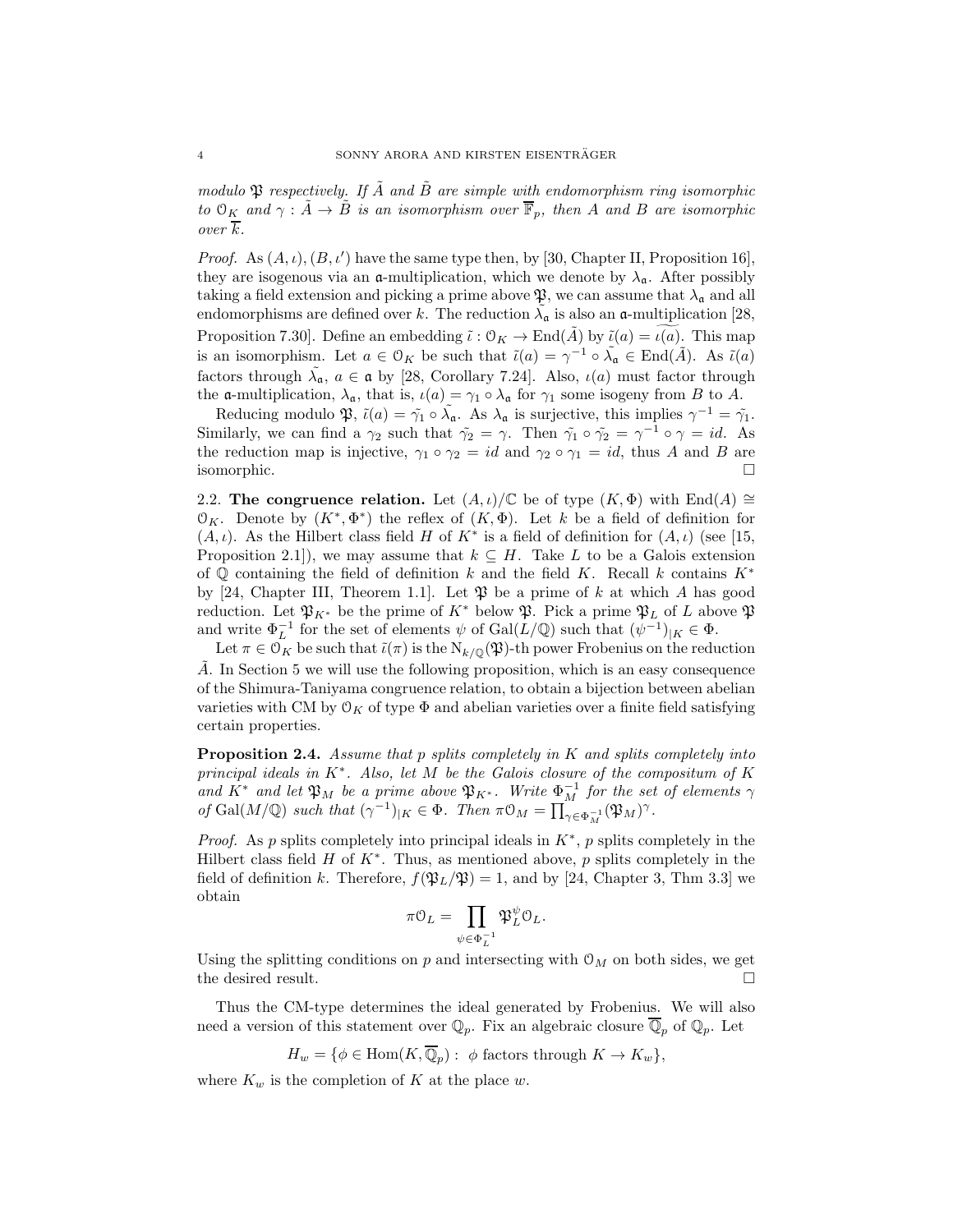<span id="page-4-3"></span>**Proposition 2.5.** Let  $(A, \iota)$  be an abelian variety with CM by the full ring of integers  $\mathcal{O}_K$  and of CM-type  $\Gamma$ . Moreover, assume  $(A, \iota)$  has a model over the padic integers  $\mathbb{Z}_p$ . If p splits completely in K,  $\Gamma = \{ \phi : \phi \in H_v, \text{ where } v \mid \pi \mathbb{O}_K \}.$ 

*Proof.* By [\[34,](#page-14-12) Lemme 5],  $\frac{v(\pi)}{v(q)} = \frac{\text{Card}(\Gamma \cap H_v)}{[K_v : \mathbb{Q}_p]}$  $K_v : \overline{\Psi}_v$ . If p splits completely in K, then  $[K_v : \mathbb{Q}_p] = 1$  for all  $v | p$  and  $q = p$ . This gives  $v(\pi) = \text{Card}(\Gamma \cap H_v)$ .

<span id="page-4-0"></span>Also, as p splits completely in K, there is only one embedding  $K \to K_v$  for every  $v \mid p$ . Thus  $Card(H_v) = 0$  or 1, and  $Card(\Gamma \cap H_v) = 1$  if and only if  $v(\pi) = 1$ .  $\Box$ 

### 3. Invariants of Picard curves

In this section, we discuss invariants for Picard curves. Recall, if  $y^3 = f(x)$  where  $\deg(f) = 4$  and f has no repeated roots over the algebraic closure, then this defines a smooth curve known as a Picard curve. Assume L is a field of characteristic not 2 or 3, and let C be a Picard curve over L. We can express the curve C in the form  $y^3 = x^4 + g_2x^2 + g_3x + g_4$ . This is called the *normal form* of the curve [\[18,](#page-14-13) Appendix 1, Definition 7.6].

As in [\[22,](#page-14-5) Section 1], we define the following three invariants for a Picard curve in normal form as  $j_1 := g_2^3/g_3^2, j_2 := g_2g_4/g_3^2, j_3 := g_4^3/g_3^4.$ 

We can write down a model for the curve with given invariants as follows:

Case 1: If  $j_1 \neq 0$ , then  $C : y^3 = x^4 + j_1x^2 + j_1x + j_1j_2$ .

Case 2: If  $j_1 = 0, j_3 \neq 0$ , then  $C : y^3 = x^4 + j_3^2x + j_3^3$ .

Case 3: If  $j_1 = 0, j_2 = 0, j_3 = 0$ , then  $C: y^3 = x^4 + x$ .

If  $g_3 = 0$ , then C is a double cover of an elliptic curve (see [\[22,](#page-14-5) Lemma 2.1] and  $[22,$  Theorem 2.4]). Thus the invariants for a Picard curve C whose Jacobian is simple are always defined. This gives us the following proposition.

<span id="page-4-1"></span>**Proposition 3.1.** Let C be a Picard curve over a field L of characteristic not 2 or 3 with  $Jac(C)$  simple. Assume that the three invariants  $j_i(C)$  are defined over a subfield  $k$  of  $L$ . Then  $C$  has a model as a Picard curve over  $k$ .

Goren and Lauter showed that for genus 2 curves which have CM by a given primitive, quartic, CM-field  $K$  one can bound the primes occurring in the denominators of the Igusa class polynomials in terms of a value depending on K [\[16\]](#page-14-14). They obtain this bound by relating the primes occurring in the denominators to primes of bad reduction of the curves. For genus 3 curves with CM by a sextic CM-field K, a bound on the primes of bad reduction in terms of a value depending on K was obtained in [\[8\]](#page-13-7) and [\[21\]](#page-14-15). A bound on the primes occurring in the denominators of the above invariants of Picard curves was obtained in [\[22\]](#page-14-5).

We will need the following condition for Picard curves.

<span id="page-4-2"></span>**Proposition 3.2.** Let  $K = \mathbb{Q}(\mu)$  be a sextic CM-field,  $\Phi$  a primitive CM-type on K and p be a rational prime that splits completely in K. Let  $C$  be a genus 3 curve defined over a number field M with CM by the maximal order  $\mathcal{O}_K$  of K and with type  $\Phi$ . Let  $\mathfrak P$  be a prime of M above p. Then C has potential good reduction at **P.** Moreover, if C is a Picard curve then  $v_{\mathfrak{B}}(j_i(C)) \geq 0$  for all invariants  $j_i$ .

*Proof.* Assume C has geometrically bad reduction modulo a prime  $\mathfrak P$  of M above the rational prime p. After possibly extending  $M$ , we may assume that  $C$  has a stable model over M and  $Jac(C)$  has good reduction over M. The stable reduction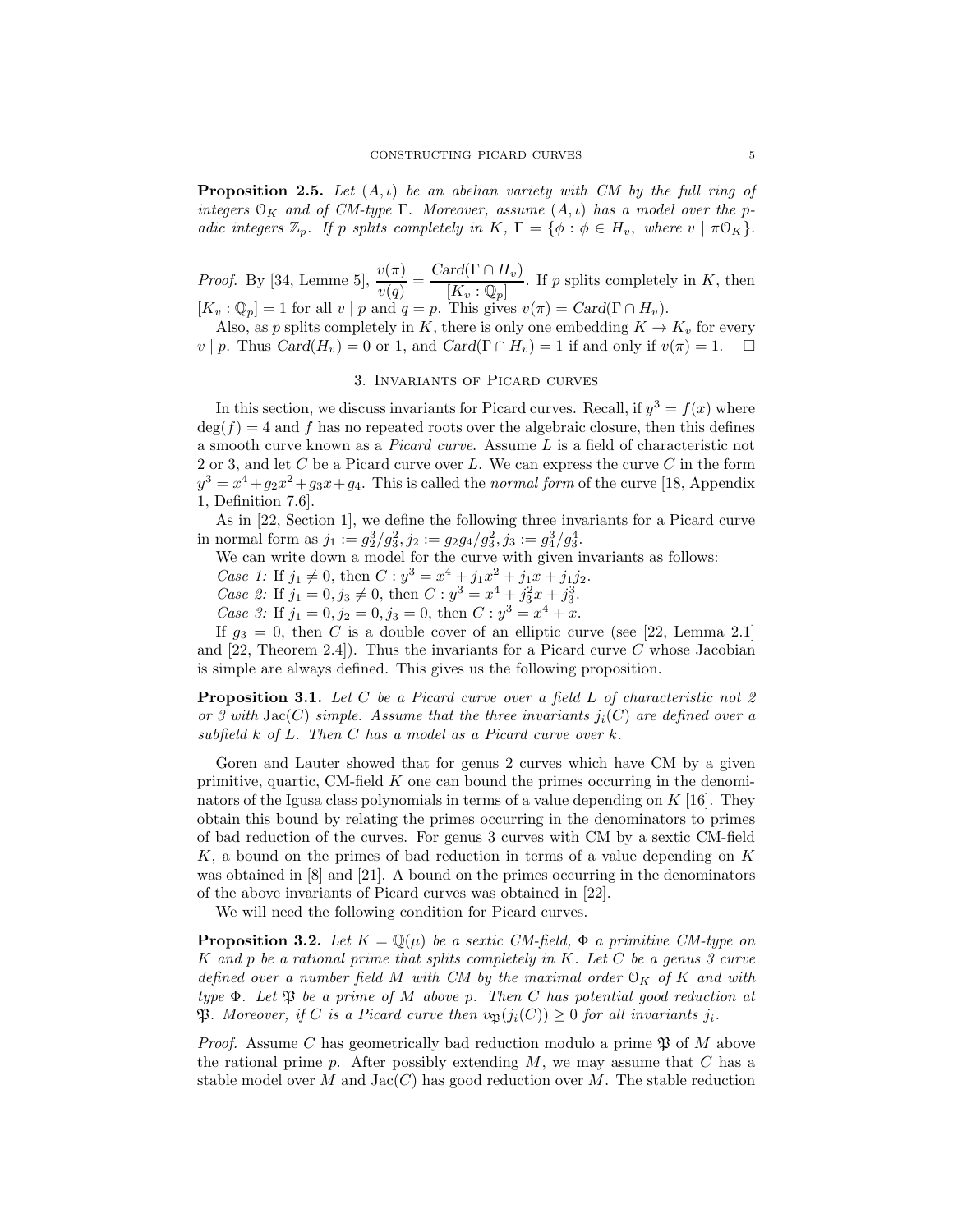C has at least 2 irreducible components [\[8,](#page-13-7) Proposition 4.2]. Jac(C) is isomorphic as a polarized abelian variety to the product of the Jacobians of the irreducible components of  $\ddot{C}$ . That is,  $Jac(C)$  is isomorphic as a principally polarized abelian variety to  $E \times A$  [\[8,](#page-13-7) Corollary 4.3], where E is an elliptic curve and A is a twodimensional principally polarized abelian variety. However, as  $p$  splits completely in K, the reduction modulo  $\mathfrak P$  of Jac(C) must be simple with CM by K by [\[30,](#page-14-8) Chapter 3, Theorem 2]. By [\[32,](#page-14-16) Theorem 1.2]s Jac( $C$ ) is ordinary, so End(Jac( $C$ ))⊗  $\mathbb Q$  is unchanged after base extension by [\[35,](#page-14-17) Theorem 7.2]. Therefore Jac(C) is geometrically simple as the endomorphism ring tensored with Q is a field. This is a contradiction, so C must have potential good reduction.

Now assume that C is a Picard curve and that  $v_{\mathfrak{P}}(j_i(C)) < 0$  for some  $j_i$ . After possibly extending M, we may assume that  $Jac(C)$  has good reduction modulo  $\mathfrak{P}$ . Then the reduction of  $Jac(C)$  modulo  $\mathfrak P$  has two non-trivial abelian subvarieties by [\[22,](#page-14-5) Lemma 2.1]. However, as p splits completely in  $K$ , we again obtain a contradiction.

Remark 3.3. It was pointed out to the authors by some of the anonymous referees and by Marco Streng that a similar condition to the above proposition was given in [\[20,](#page-14-3) Proposition 4.1] when the field  $K/\mathbb{Q}$  is cyclic Galois.

<span id="page-5-1"></span>Remark 3.4. To generate representatives for all distinct isomorphism classes, we use the invariants described in [\[23,](#page-14-1) Section 4]. To see that this enumerates all isomorphism classes of Picard curves with no repetitions see [\[18,](#page-14-13) Appendix 1, Section 7.5].

### 4. Reduction of class polynomials

<span id="page-5-0"></span>Fix a sextic CM-field K containing the cube roots of unity and a primitive CMtype  $\Phi$  on K. In the introduction we defined class polynomials  $H_i^{\Phi}$  for  $i = 1, ..., 3$ ,

$$
H_i^{\Phi} := \prod (X - j_i(C)),
$$

where the product runs over all isomorphism classes of Picard curves defined over  $\mathbb C$  whose Jacobian has complex multiplication by  $\mathcal O_K$  and of type  $\sigma\Phi$  for some  $\sigma \in \text{Gal}(\overline{\mathbb{Q}}/\mathbb{Q}).$ 

Remark 4.1. If one wants to use the class polynomials above to construct Picard curves over  $\mathbb C$  with End(Jac(C))  $\cong \mathcal O_K$ , then one needs to match up the roots of the three polynomials to obtain a triple of roots  $(j_1, j_2, j_3)$  that corresponds to such a curve. In genus 2, alternate class polynomials were proposed based on Lagrange interpolation that prescribe which roots of the second and third Igusa class polynomials to choose once the first has been chosen [\[14,](#page-14-7) Section 3]. These polynomials only work if the first Igusa class polynomial has simple roots. For a discussion of resolving this issue in genus 2 see [\[31,](#page-14-18) Chapter III, Section 5].

We will show that under suitable restrictions on the prime  $p$ , the reduction modulo p of these polynomials  $H_i^{\Phi}$  is

$$
H_{i,p} := \prod (X - j_i(C)),
$$

where the product runs over all  $\overline{\mathbb{F}}_p$ -isomorphism classes of Picard curves C which arise as the reduction of Picard curves over C that have complex multiplication by  $\mathcal{O}_K$  and type  $\sigma\Phi$  for some  $\sigma \in \text{Gal}(\overline{\mathbb{Q}}/\mathbb{Q})$ .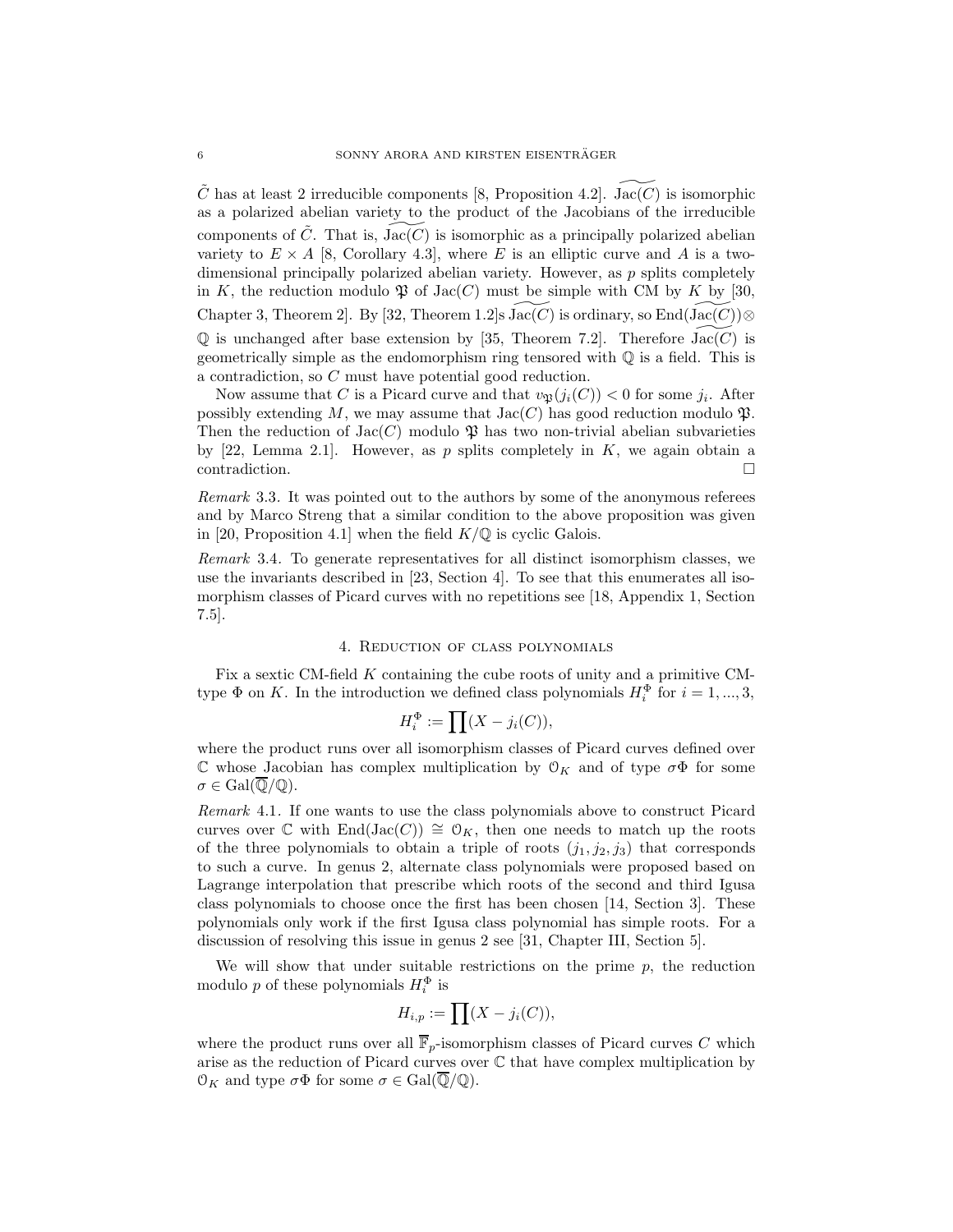First we describe when a principally polarized abelian variety is the Jacobian of a Picard curve.

In the following, whenever we assume that a field  $F$  contains the cube roots of unity, it is also implied that  $F$  does not have characteristic 3.

<span id="page-6-0"></span>**Lemma 4.2.** Let  $(A, \mathcal{C})$  be a simple, principally polarized abelian variety of dimension 3 over a perfect field H which contains the cube roots of unity. In addition, assume  $(A, \mathcal{C})$  has complex multiplication by K with  $\mathbb{Q}(\zeta_3) \subset K$ . Then  $(A, \mathcal{C})$  is geometrically the Jacobian of a Picard curve C which has a model over H.

*Proof.* By [\[23,](#page-14-1) Lemma 1],  $(A, \mathcal{C})$  is the Jacobian of a Picard curve C after we base change to a finite extension  $L$  of  $H$ . After possibly another finite extension, we may assume L is Galois over H. Let  $\sigma \in \text{Gal}(L/H)$ , then  $\text{Jac}(C^{\sigma}) \cong_L \text{Jac}(C)^{\sigma}$ . As  $\operatorname{Jac}(C)$  has a model over H,  $\operatorname{Jac}(C^{\sigma}) \cong_L \operatorname{Jac}(C)$ .

Hence by Torelli's theorem,  $C \cong_L C^{\sigma}$ . So  $j_i(C) = j_i(C^{\sigma}) = j_i(C)^{\sigma}$ ,  $i = 1, ..., 3$ . Therefore the invariants  $j_i(C)$  are defined over H. As the invariants  $j_i(C)$  are defined over H, Proposition [3.1](#page-4-1) implies that C has a model over H.

Before we discuss reductions of our class polynomials, we need the following.

# **Proposition 4.3.**  $H_1^{\Phi}, H_2^{\Phi}, H_3^{\Phi}$  are polynomials defined over  $\mathbb{Q}$ .

*Proof.* Every abelian variety with CM by  $K$  has a model over a number field. Thus, by  $[29,$  Theorem 4, the curve C is also defined over a number field. So if  $\sigma \in \text{Gal}(\overline{\mathbb{Q}}/\mathbb{Q})$  is an automorphism, then the tuple of invariants  $j_i(C)^{\sigma}$  corresponds to the curve  $C^{\sigma}$ . But if  $Jac(C)$  has CM-type  $(K, \Phi)$  under some embedding  $\iota$ :  $K \hookrightarrow \text{End}(\text{Jac}(C)) \otimes \mathbb{Q}$ , then  $\text{Jac}(C^{\sigma})$  has CM-type  $(K, \sigma \Phi)$  by [\[24,](#page-14-11) Chapter 3, Theorem 1.2. The number of roots of the  $H_i^{\Phi}$  is finite as there are only finitely many principally polarized abelian varieties with endomorphism ring isomorphic to  $\mathfrak{O}_K$  of type  $\sigma\Phi$  [\[24,](#page-14-11) Chapter 3, Corollary 2.7], so the  $H_i^{\Phi}$  are polynomials defined over  $\mathbb Q$ .

We will use the abbreviation p.p.a.v. for a principally polarized abelian variety. For a CM-field K of degree 2g over  $\mathbb{Q}$ , let

 $CM_{K,\Phi} = \{ \mathbb{C}$ -isomorphism classes of simple p.p.a.v. with CM by  $\mathcal{O}_K$  of type  $\Phi \}.$ 

The abelian varieties in this set are of dimension g. By  $[15,$  Proposition 2.1], every p.p.a.v.  $(A, \mathcal{C})$  representing an isomorphism class in CM<sub>K, $\Phi$ </sub> has a model over the Hilbert class field  $H$  of the reflex field  $K^*$  which has good reduction modulo any prime  $\mathfrak P$  of H. By [\[28,](#page-14-9) Chapter II, Proposition 6.7], the reduction of the polarization C is a polarization on the reduced variety A. If p splits completely into principal ideals in  $K^*$  then p splits completely into principal ideals in  $H$ . Thus, the reduction  $(A_{\mathfrak{P}}, \mathcal{C}_{\mathfrak{P}})$  of  $(A, \mathcal{C})$  modulo  $\mathfrak{P}$  has a model over  $\mathbb{F}_p$ . Denote by  $CM_{K, \Phi}$  the set of  $\overline{\mathbb{F}}_p$ -isomorphism classes occurring in this way. That is,

 $\widetilde{\mathrm{CM}}_{K,\Phi} = \{ \overline{\mathbb{F}}_p$ -isomorphism classes of p.p.a.v.'s  $(A_{\mathfrak{P}}, \mathfrak{C}_{\mathfrak{P}})/\mathbb{F}_p \mid (A, \mathfrak{C}) \in \mathrm{CM}_{K,\Phi} \}.$ 

<span id="page-6-1"></span>**Proposition 4.4.** Let  $\sigma \in \text{Gal}(\overline{\mathbb{Q}}/\mathbb{Q})$ . If  $\Phi \gamma = \sigma \Phi$  for some  $\gamma \in Aut(K/\mathbb{Q})$ , then  $CM_{K,\Phi}$  and  $CM_{K,\sigma\Phi}$  are equal. Otherwise,  $CM_{K,\Phi}$  and  $CM_{K,\sigma\Phi}$  are disjoint.

Proof. For the first statement see [\[31,](#page-14-18) Pg 22]. The second statement follows from [\[31,](#page-14-18) Chapter I, Lemma 5.6].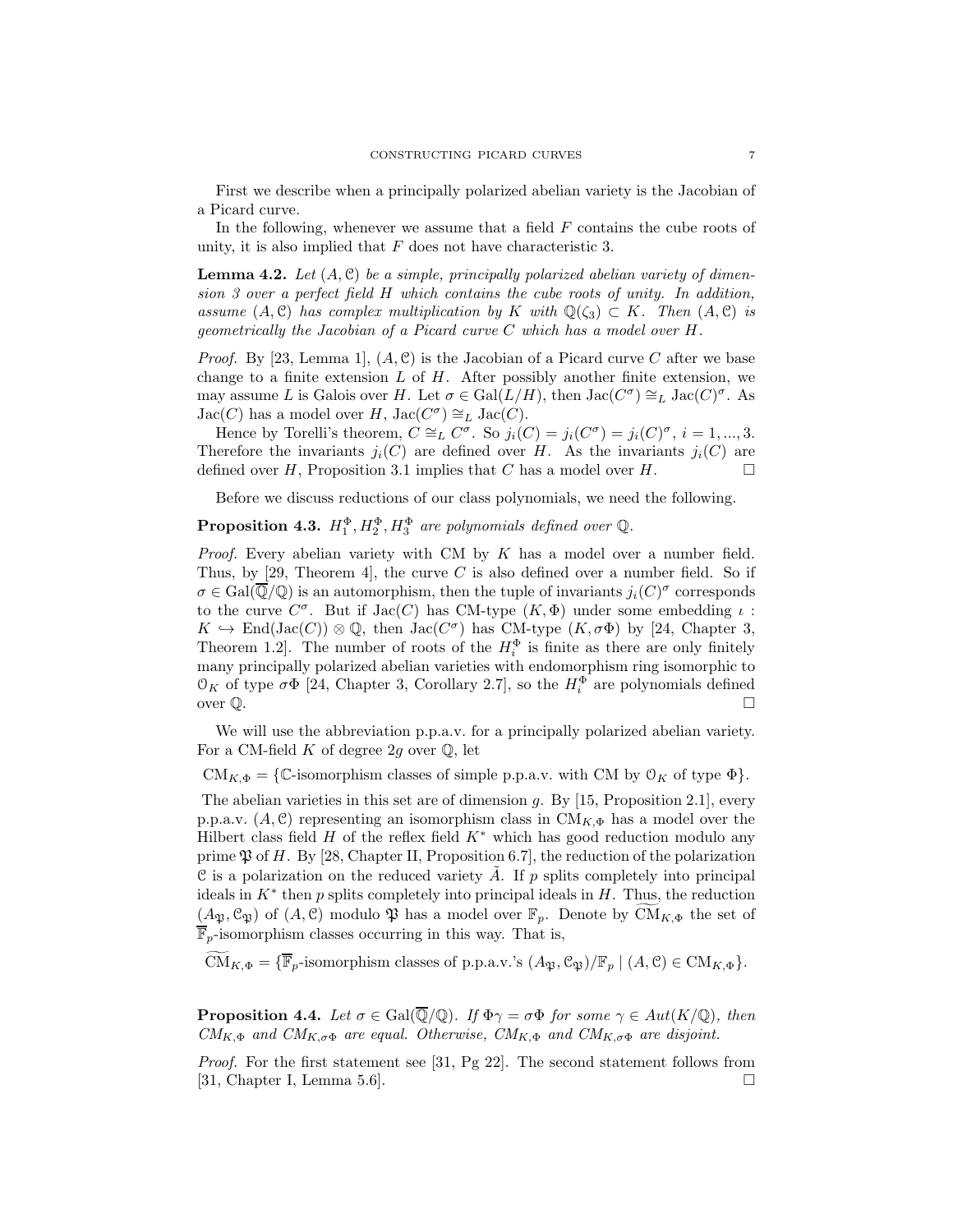For a sextic CM-field  $K$  containing the cube roots of unity, define:

 $\mathcal{C}^{\Phi} := \{ \text{Picard curves } C \text{ over } \mathbb{C} \mid \text{Jac}(C) \in \text{CM}_{K,\Phi} \} / \text{isomorphism over } \mathbb{C},$ 

and

 $\widetilde{\mathcal{C}^{\Phi}} := \{ \text{Picard curves } C \text{ over } \mathbb{F}_p \mid \text{Jac}(C) \in \widetilde{\text{CM}}_{K,\Phi} \} / \text{isomorphism over } \overline{\mathbb{F}}_p.$ 

Let  $p > 3$  be a rational prime that splits completely in K and splits completely into principal ideals in  $K^*$ .

<span id="page-7-1"></span>**Proposition 4.5.** The reduction of the polynomials  $H_i^{\Phi}$  modulo a prime satisfying the above conditions gives  $H_i^{\Phi} \mod p \equiv \prod_{i=1}^{n} (X - j_i(C))$ , where the product is over all C such that C is in  $\widetilde{\mathcal{C}^{\sigma \Phi}}$  for some  $\sigma \in \text{Gal}(\overline{\mathbb{Q}}/\mathbb{Q})$ .

*Proof.* As p splits completely into principal ideals in  $K^*$ , the reflex field for  $(K, \Phi)$ , it splits completely in H. Let  $\mathfrak P$  be a prime of H above p. By [\[15,](#page-14-10) Proposition 2.1],  $Jac(C)$  is defined over H for any curve C in  $\mathcal{C}^{\Phi}$ . Then C itself also has a model over  $H$  by Proposition [4.2.](#page-6-0)  $C$  has potential good reduction by Proposition [3.2,](#page-4-2) so let  $L$  be a finite extension over which  $C$  obtains good reduction. Furthermore, let  $\mathfrak{P}_L$  be a prime above  $\mathfrak{P}$ . Thus, the reduction  $C_{\mathfrak{P}_L}$  of C modulo  $\mathfrak{P}_L$  will be defined over possibly a finite extension of  $\mathbb{F}_p$ . However, as the invariants of C belong to H, the invariants of  $C_{\mathfrak{P}_L}$  belong to  $\mathbb{F}_p$  so  $C_{\mathfrak{P}_L}$  has a model over  $\mathbb{F}_p$ . Thus, we get a map from  $\mathcal{C}^{\Phi}$  to  $\overline{\mathcal{C}^{\Phi}}$ . For any  $\sigma \in \text{Gal}(\overline{\mathbb{Q}}/\mathbb{Q})$ , let  $K_{\sigma}^{*}$  be the reflex field for the type  $(K,\sigma\Phi).$  One can check that the reflex fields  $K^*$  and  $K^*_\sigma$  are isomorphic over  $\mathbb Q$  . Therefore, p splits completely into principal ideals in the reflex field of  $K^*_{\sigma}$ , so we also get a map from  $\mathcal{C}^{\sigma\Phi}$  to  $\mathcal{C}^{\sigma\Phi}$  induced by reduction modulo  $\mathfrak{P}_L$ . It remains to show that the reduction map induces a bijection. Taking Jacobians of elements in  $\mathbb{C}^{\Phi}$  and  $\overline{\mathbb{C}^{\Phi}}$  gives bijective maps into  $\mathrm{CM}_{K,\Phi}$  and  $\widetilde{\mathrm{CM}}_{K,\Phi}$  respectively.

The map  $CM_{K,\Phi}$  to  $CM_{K,\Phi}$  induced by reduction modulo  $\mathfrak{P}$  is injective by Proposition [5.2.](#page-8-0) By definition, the map from  $CM_{K,\Phi}$  to  $\widetilde{CM}_{K,\Phi}$  is surjective, so it follows that  $\mathcal{C}^{\Phi}$  is in bijection with the set  $\mathcal{C}^{\Phi}$  under the reduction map. The sets  $CM_{K,\Phi}$  and  $CM_{K,\sigma\Phi}$  are either equal or distinct by Proposition [4.4.](#page-6-1) The elements in CM<sub>K, $\Phi$ </sub> are simple with CM by  $\mathcal{O}_K$  by Proposition [5.1.](#page-8-1) Thus, the sets CM<sub>K,Φ</sub> and CM<sub>K,σΦ</sub> are equal if and only if CM<sub>K,Φ</sub> and CM<sub>K,σΦ</sub> are equal by Proposition [2.3.](#page-2-2) Therefore, bijectivity of the map from  $\mathcal{C}^{\Phi}$  to  $\mathcal{C}^{\Phi}$  suffices to prove the proposition.

# 5. COMPUTING  $H_i^{\Phi}$  modulo  $p$

<span id="page-7-0"></span>Let  $(K, \Phi)$  be a primitive CM-type. Denote by  $(K^*, \Phi^*)$  the reflex of  $(K, \Phi)$ . Let H be the Hilbert class field of  $K^*$  and M the normal closure of the compositum of K and  $K^*$ . Let L be the Galois closure of the compositum of H and M over Q. Take p to be a rational prime which splits completely into principal ideals in  $K^*$ and splits completely in K. Denote by  $\mathfrak{P}$  a prime of H above p,  $\mathfrak{P}_L$  a prime of L above  $\mathfrak{P}$  and  $\mathfrak{P}_M$  a prime of M below  $\mathfrak{P}_L$ . Denote by  $\Phi_M^{-1}$  the set of elements  $\psi_i$ of Gal $(M/\mathbb{Q})$  such that  $(\psi_i^{-1})_{|K} \in \Phi$ .

5.1. An equivalent definition of  $CM_{K,\Phi}$ . In this subsection, we give an equivalent definition of  $CM_{K,\Phi}$  in terms of a condition on the Frobenius of the abelian varieties in  $CM_{K,\Phi}$ . This new definition is more suitable for computations. In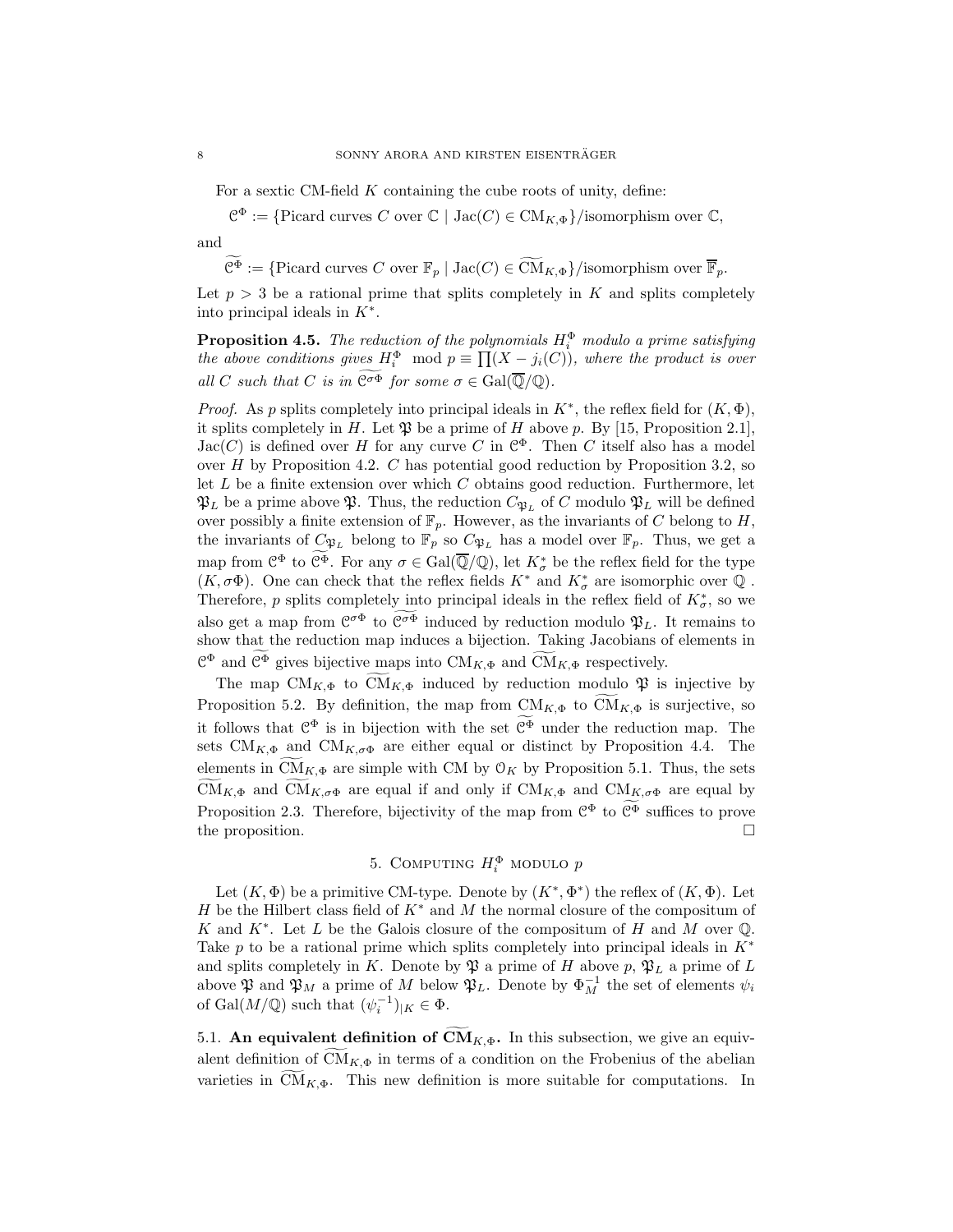particular, we will use it in computing the set  $\widetilde{\mathcal{C}^{\Phi}}$  which occurs in the description of the class polynomials  $H_i^{\Phi}$  modulo p in Theorem [4.5.](#page-7-1) For a CM-field K with  $[K: \mathbb{Q}] = 2g$ , recall the definitions of  $\text{CM}_{K, \Phi}$  and  $\widetilde{\text{CM}}_{K, \Phi}$  from Section [4.](#page-5-0)

We will now define a set  $CM_{K,\Phi}^{\text{Fr}}$  which we will show is equal to the set  $\widetilde{\text{CM}}_{K,\Phi}$ . The main tool that allows us to give this equivalent description will be the Shimura-Taniyama Congruence relation, specifically the statement in Proposition [2.4,](#page-3-0) which relates the CM-type of an abelian variety defined over a number field with CM to the ideal generated by Frobenius of the reduction of the abelian variety modulo  $\mathfrak{P}$ . In genus 2, this idea was used in [\[26\]](#page-14-6) to describe the set we refer to as  $CM_{K,\Phi}$ .

With notation as above, denote by  $\mathrm{CM}_{K,\Phi}^{\mathrm{Fr}}$  the set of all  $\overline{\mathbb{F}}_p$ -isomorphism classes of ordinary, simple, principally polarized abelian varieties  $(A, \mathcal{C})$  of dimension g defined over  $\mathbb{F}_p$  with CM by  $\mathcal{O}_K$  satisfying the following condition: For  $(A, \mathcal{C})$ a representative of an  $\overline{\mathbb{F}}_p$  class as above, there exists an embedding  $\iota$  of  $K \hookrightarrow$  $\text{End}(A) \otimes \mathbb{Q}$  such that, under this embedding, the element  $\pi$  for which  $\iota(\pi)$  is the Frobenius endomorphism on A satisfies

<span id="page-8-2"></span>(5.1) 
$$
\pi \mathcal{O}_M = \prod_{\phi \in \Phi_M^{-1}} \mathfrak{P}_M^{\phi}.
$$

Recall, in the beginning of the section, we fixed a prime  $\mathfrak{P}_L$  of L above the prime  $\mathfrak{P}$  of H and define  $\mathfrak{P}_M = \mathfrak{P}_L \cap M$ . One can easily check that  $\mathrm{CM}_{K,\Phi}$  does not depend on the choice of  $\mathfrak{P}_L$  above  $\mathfrak{P}$ . We now wish to show that the sets  $CM_{K, \Phi}^{\text{Fr}}$ and  $CM_{K,\Phi}$  are equal. First we show

<span id="page-8-1"></span>**Proposition 5.1.** Every element in  $CM_{K,\Phi}$  is ordinary, geometrically simple with endomorphism ring isomorphic to  $\mathcal{O}_K$ .

*Proof.* Let  $(A, \mathcal{C})$  be a representative of a class in  $CM_{K, \Phi}$  such that it has good reduction modulo  $\mathfrak P$  as above. Let  $A_{\mathfrak P}$  be the reduction of A modulo  $\mathfrak P$ . The reduction map gives an inclusion  $\text{End}(A) \hookrightarrow \text{End}(A_{\mathfrak{B}})$  [\[24,](#page-14-11) Theorem 3.2], thus,  $\mathcal{O}_K$ embeds into End $(A_{\mathfrak{P}})$ . By [\[30,](#page-14-8) Chapter 3, Theorem 2], the abelian variety  $A_{\mathfrak{P}}$  is simple and  $\text{End}(A_{\mathfrak{P}}) = \mathfrak{O}_K$ . Also,  $A_{\mathfrak{P}}$  is ordinary by [\[32,](#page-14-16) Theorem 1.2]. Thus, End $(A_{\mathfrak{B}}) \otimes \mathbb{Q}$  is unchanged after base extension by [\[35,](#page-14-17) Theorem 7.2]. Hence  $A_{\mathfrak{B}}$ is geometrically simple as the endomorphism ring tensored with  $\mathbb Q$  is a field.  $\Box$ 

The following two results are a generalization to arbitrary dimension of the dimension 2 case treated in [\[11,](#page-13-3) Theorem 2].

<span id="page-8-0"></span>**Proposition 5.2.** The reduction map  $CM_{K,\Phi} \rightarrow \widetilde{CM}_{K,\Phi}$  is injective.

*Proof.* Every element in  $CM_{K,\Phi}$  is simple with CM by  $\mathcal{O}_K$  by Proposition [5.1.](#page-8-1) Thus, the proposition follows from applying Proposition [2.3.](#page-2-2)

<span id="page-8-3"></span>**Theorem 5.3.** With notation as above, the set  $\widetilde{CM}_{K, \Phi}$  is equal to the set  $CM_{K, \Phi}^{Fr}$ .

*Proof.* We first show that  $\widetilde{\mathrm{CM}}_{K,\Phi} \subset \mathrm{CM}_{K,\Phi}^{\mathrm{Fr}}$ . Let  $(A,\mathcal{C})$  be a representative of a class in  $CM_{K,\Phi}$ . By Proposition [5.1,](#page-8-1) A is ordinary and geometrically simple with  $\text{End}(A) \cong \mathcal{O}_K$ . As we remarked above, p splits completely into principal ideals in  $K^*$ , so the Frobenius of A satisfies Equation [5.1](#page-8-2) by Proposition [2.4.](#page-3-0) Hence  $\tilde{A} \in$ CM<sup>Fr</sup><sub>K, $\Phi$ </sub>. This shows  $\widetilde{\text{CM}}_{K,\Phi} \subset \text{CM}_{K,\Phi}^{\text{Fr}}$ . It remains to show the reverse inclusion.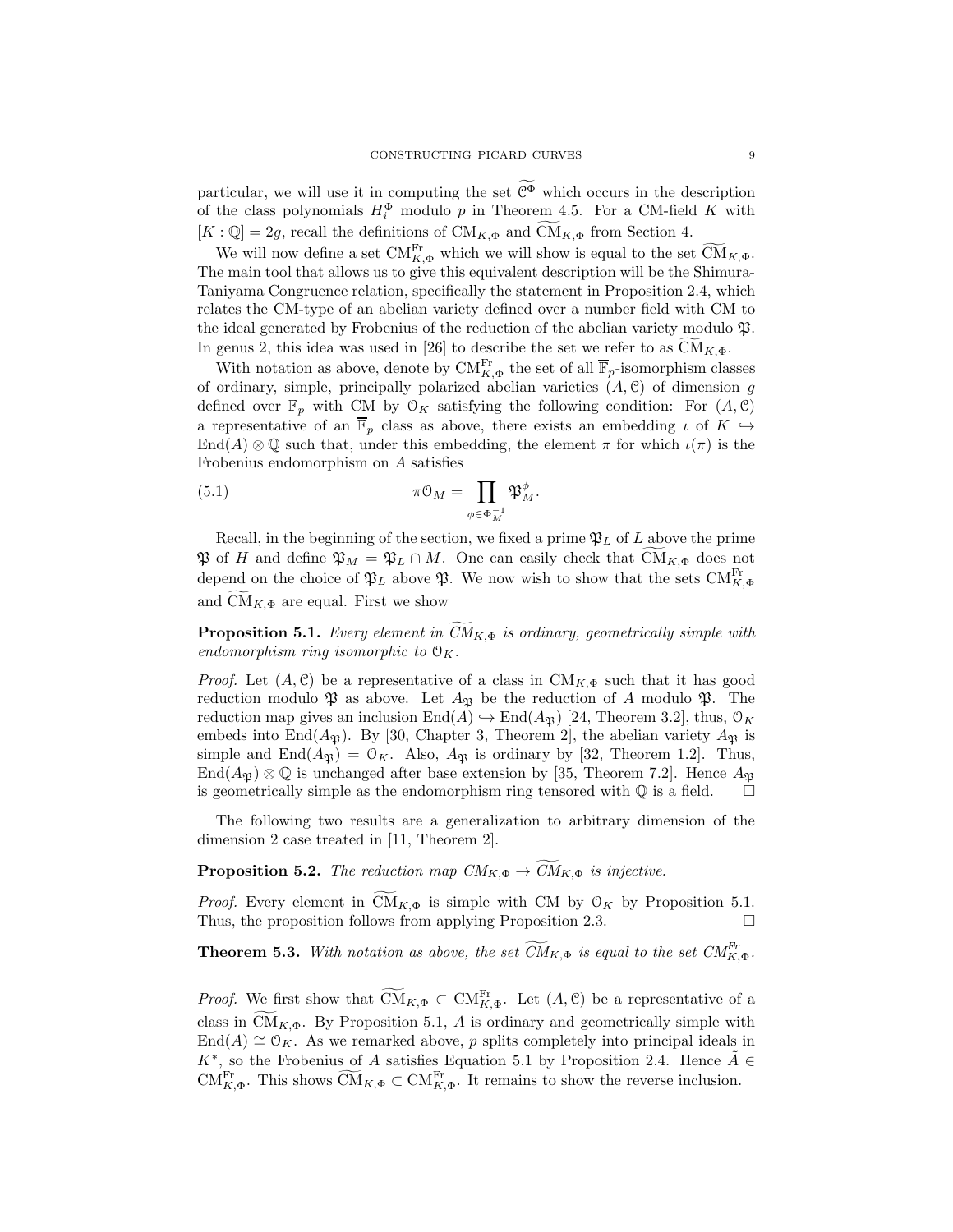To do this, we will show that the two sets have the same cardinality. Both sets are finite as there are only finitely many isomorphism classes of principally polarized abelian varieties defined over  $\mathbb{F}_p$ . We know from the previous proposition that  $CM_{K,\Phi} \to \widetilde{CM}_{K,\Phi}$  is an injection. Thus, we have the inequality of cardinalities:  $|\text{CM}_{K,\Phi}| \leq |\widetilde{\text{CM}}_{K,\Phi}| \leq |\text{CM}_{K,\Phi}^{\text{Fr}}|.$ 

It suffices to show  $|CM_{K,\Phi}^{Fr}| \leq |CM_{K,\Phi}|$ . Therefore, we will show that there is an injective map from  $\text{CM}_{K,\Phi}^{\text{Fr}}$  into  $\text{CM}_{K,\Phi}$ . We define the map as follows: Let  $(A_0, \mathcal{C}_0)$ be an abelian variety representing a class in  $\text{CM}_{K,\Phi}^{\text{Fr}}$ . Since  $A_0$  is ordinary, we can consider its Serre-Tate canonical lift [\[27,](#page-14-20) Pgs 172-173, Theorem 3.3] to  $\mathbb{Z}_p$  which we will call  $(A, \mathcal{C})$ .

As  $(A_0, \mathcal{C}_0) \in \widehat{\text{CM}}_{K, \Phi}^{\text{Fr}}$  we have  $\pi \mathcal{O}_M = \prod_{\phi_{\alpha} \in \Phi_M^{-1}} (\mathfrak{P}_M)^{\phi_{\alpha}}$ . Let  $\{\psi_w\}$  be the set of all embeddings of M into  $\overline{\mathbb{Q}}_p$  induced by completion at a prime  $\mathfrak{P}_w$  for  $\mathfrak{P}_w \mid \pi \mathfrak{O}_M$ . By Proposition [2.5,](#page-4-3) the embeddings induced by completion at primes occurring in the decomposition of the ideal generated by  $\pi$  give the CM-type of A. Under some embedding  $\rho : \mathbb{Q}_p \hookrightarrow \mathbb{C}$ , we can verify that  $\rho(A)$  has type  $(K, \sigma \Phi)$  for some  $\sigma \in \text{Gal}(M/\mathbb{Q})$ . By [\[37,](#page-14-21) Theorem 7], modifying  $\rho$  by an automorphism of  $\mathbb{C}$ , we can arrange that  $\rho(A)$  has CM-type  $(K, \Phi)$ . As the choice of  $\rho$  does not depend on A, this gives us the injection from  $\text{CM}_{K,\Phi}^{\text{Fr}}$  to  $\text{CM}_{K,\Phi}$ . Hence  $\text{CM}_{K,\Phi}^{\text{Fr}} = \widetilde{\text{CM}}_{K,\Phi}$ .  $\square$ 

5.2. Correctness proof for the main algorithm. We must now show that the Chinese Remainder Theorem may be used to reconstruct the class polynomials from sufficiently many of the  $H_{i,p}$ . This is accomplished by the following whose proof is identical to that of [\[11,](#page-13-3) Theorem 3]:

<span id="page-9-0"></span>Theorem 5.4. Let M be the least common multiple of the denominators of the class polynomials and let  $N$  be the maximum absolute value of the coefficients of the class polynomials. Let  $B = 2NM$ . Then if S is a set of primes satisfying the conditions in Theorem [1.1,](#page-2-1) we can use the Chinese remainder theorem on the polynomials  $\{H_{i,p}\}_{p\in S}$ , i from 1 to 3, to reconstruct the polynomials  $H_i^{\Phi}$ .

Remark 5.5. A definition of class polynomials for Picard curves and a bound on the primes occurring in the denominators are given in [\[21,](#page-14-15) Theorem 1.3], and the class polynomials we define divide them. In genus 2, bounds on the denominators of the Igusa class polynomials were obtained in [\[17\]](#page-14-22).

*Proof of Theorem [1.1.](#page-2-1)* Using Theorem [4.5,](#page-7-1) we see that  $H_{i,p} := \prod (X - j_i(C))$ , where the product runs over representatives for elements in  $\mathfrak{C}^{\sigma\Phi}$  for all  $\sigma \in \text{Gal}(\overline{\mathbb{Q}}/\mathbb{Q})$ . We can enumerate all  $\overline{\mathbb{F}}_p$  isomorphism classes of Picard curves defined over  $\mathbb{F}_p$  using the invariants discussed in Remark [3.4.](#page-5-1) We can check whether a curve is in  $\mathcal{C}^{\Phi}$ by checking whether  $\text{Jac}(C)$  is in  $\text{CM}_{K,\Phi}^{\text{Fr}}$  by Theorem [5.3.](#page-8-3) This involves checking that  $Jac(C)$  has complex multiplication by  $\mathcal{O}_K$  which can be accomplished using the algorithm of Section [6.](#page-9-1) We then perform the CRT step using Theorem [5.4.](#page-9-0)  $\Box$ 

### 6. Endomorphism ring computation

<span id="page-9-1"></span>The algorithm of Theorem [1.1](#page-2-1) requires us to check whether certain genus 3 curves  $C$  have complex multiplication by a sextic CM-field  $K$ . An algorithm for checking whether the Jacobian of an ordinary genus 2 curve (i.e. a curve whose Jacobian is ordinary) has complex multiplication by the full ring of integers of a primitive quartic CM-field K was presented, under certain restrictions on the field  $K$ , in [\[11\]](#page-13-3).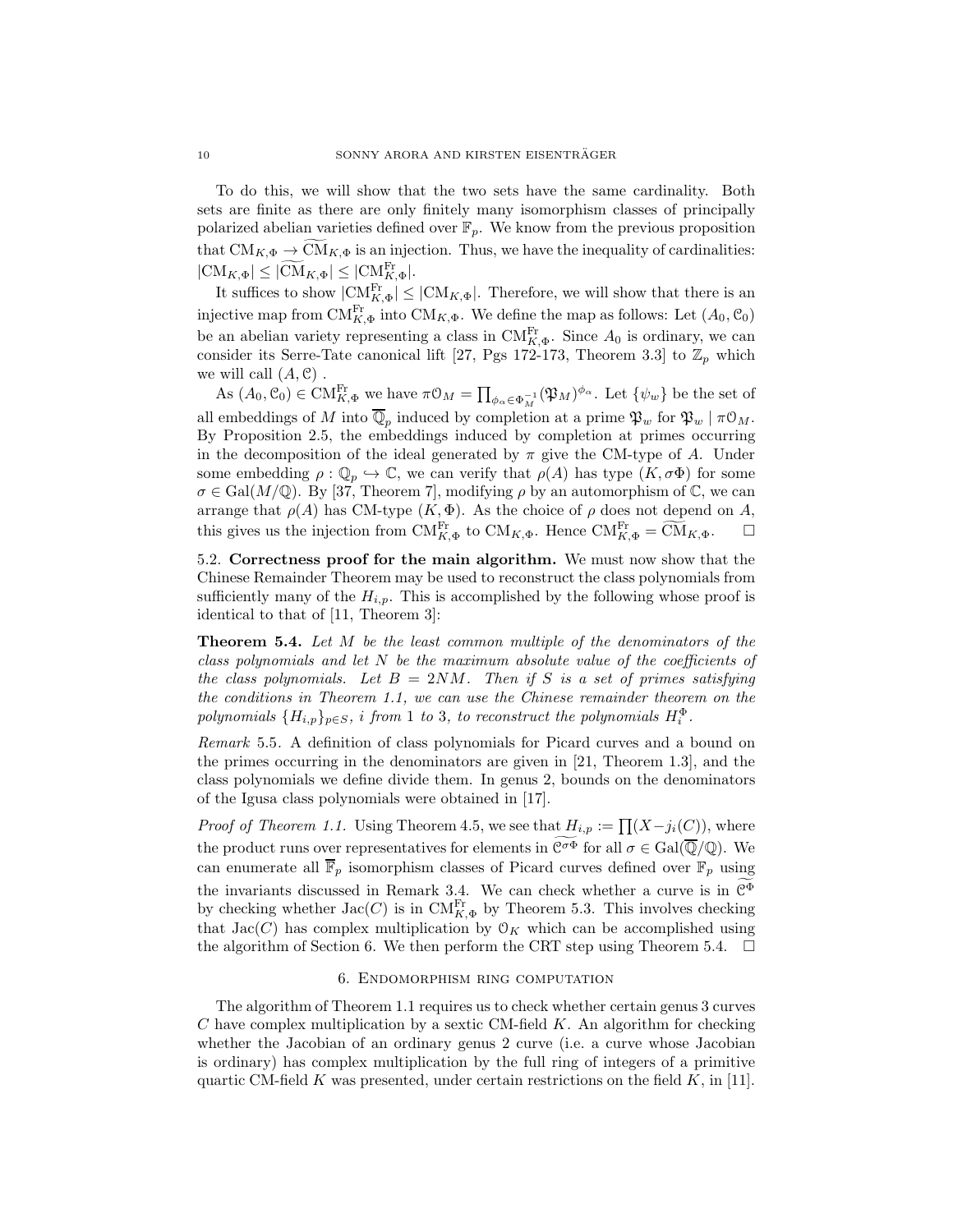Improvements to this algorithm were presented in [\[12\]](#page-13-4) and [\[26\]](#page-14-6). We generalize these methods to the genus 3 case.

**Theorem 6.1.** The following algorithm takes as input a sextic CM-field K and an ordinary genus 3 curve C over a field  $\mathbb{F}_p$  where p splits completely in K. The algorithm outputs true if  $Jac(C)$  has endomorphism ring the full ring of integers  $\mathcal{O}_K$  and false otherwise:

- (i) Compute a list of all possible characteristic polynomials of Frobenius for ordinary, simple, abelian varieties with complex multiplication by K. Output false if the characteristic polynomial of  $Jac(C)$  is not in this list.
- (ii) Compute a basis for  $\mathfrak{O}_K$ .
- (iii) For each element  $\alpha$  of the basis in the previous step, use Proposition [6.2](#page-10-0) to determine if it is an endomorphism. If it is not, output false.
- (iv) Output true.

The values for Frobenius in Step i) satisfy  $\pi \overline{n} = p$  with  $\pi \in \mathcal{O}_K$ , i.e.  $N_{K/K^+}(\pi) =$ p where  $K^+$  is the maximal totally real subfield of K. This relative norm equation can be used to find all such values of  $\pi$ . By the Honda-Tate theorem, every such  $\pi$ will arise as the Frobenius of some abelian variety A over  $\mathbb{F}_p$ . If the characteristic polynomial of  $\pi$  is irreducible, then A is simple and  $\mathbb{Q}(\pi) \cong K$ . If p does not divide the middle coefficient of the characteristic polynomial of Frobenius, then A is ordinary [\[19,](#page-14-23) Definition 3.1]. By [\[34,](#page-14-12) Pg 97, Exemple b], the endomorphism ring of  $A$  is an order in  $K$ .

6.1. Determining if an element is an endomorphism. Our approach in this subsection follows closely that of [\[12,](#page-13-4) Section 3] and [\[26,](#page-14-6) Section 4] for genus 2. We discuss some changes which are required for genus 3. To determine if  $\text{End}(\text{Jac}(C)) \cong$  $\mathcal{O}_K$ , we wish to check, for some Z-basis of  $\mathcal{O}_K$ ,  $\alpha_1, ..., \alpha_6$ , whether each  $\alpha_i$  is an endomorphism. As  $\mathbb{Z}[\pi]$  is an order in K, for every  $\alpha \in \mathcal{O}_K$ , we can write

(6.1) 
$$
\alpha = P_{\alpha}(\pi)/n := (a_0 + a_1\pi + ... + a_5\pi^5)/n.
$$

for some integer n. The next proposition lets us check if  $\alpha \in \mathcal{O}_K$  is an endomorphism of  $Jac(C)$ :

<span id="page-10-0"></span>**Proposition 6.2.** Let C be an ordinary curve of genus 3 over  $\mathbb{F}_p$  with  $\text{End}(\text{Jac}(C))\otimes$  $\mathbb{Q} = K$ , and suppose p splits completely in K. Let  $\alpha = P_{\alpha}(\pi)/n \in \mathcal{O}_K$  with  $n = \prod \ell_i^{e_i}$ . Then  $\alpha$  is an endomorphism of  $\text{Jac}(C)$  if and only if  $P_\alpha(\pi)$  is zero on the  $\ell_i^{\overline{e_i}}$ -torsion for  $\ell_i \neq p$ .

*Proof.* By [\[12,](#page-13-4) Lemma 3.2], it suffices to check that each  $P_{\alpha}(\pi)/\ell_i^{d_i}$  is an endomorphism. If  $\ell_i$  is coprime to p, then by [\[11,](#page-13-3) Corollary 9], we can check whether  $P_\alpha(\pi)/\ell_i^{d_i}$  is an endomorphism by determining if  $P_\alpha(\pi)$  is zero on the  $\ell_i^{d_i}$ -torsion.

It remains to handle the case where  $\ell_i = p$ . For a group A, denote the p-primary part of A by  $A_p$ . Write  $[0_K : \mathbb{Z}[\pi]] = [0_K : \mathbb{Z}[\pi,\overline{\pi}] \cdot [\mathbb{Z}[\pi,\overline{\pi}] : \mathbb{Z}[\pi]]$ . It is not hard to see that  $[\mathbb{Z}[\pi,\overline{\pi}] : \mathbb{Z}[\pi]]$  is a power of p (See [\[12,](#page-13-4) Corollary 3.6].) As p splits completely in K, one can show,  $p \nmid [\mathcal{O}_K : \mathbb{Z}[\pi,\overline{\pi}]]$ , thus  $|(\mathcal{O}_K/\mathbb{Z}[\pi])_p|$  $|(\mathbb{Z}[\pi,\overline{\pi}]/\mathbb{Z}[\pi])_p|$ . This follows from an argument similar to [\[12,](#page-13-4) Proposition 3.7].

But this implies for any  $\beta \in \mathcal{O}_K$ , if  $p^k \beta \in \mathbb{Z}[\pi]$  then  $\beta \in \mathbb{Z}[\pi, \overline{\pi}]$ . Thus, any such element is an endomorphism.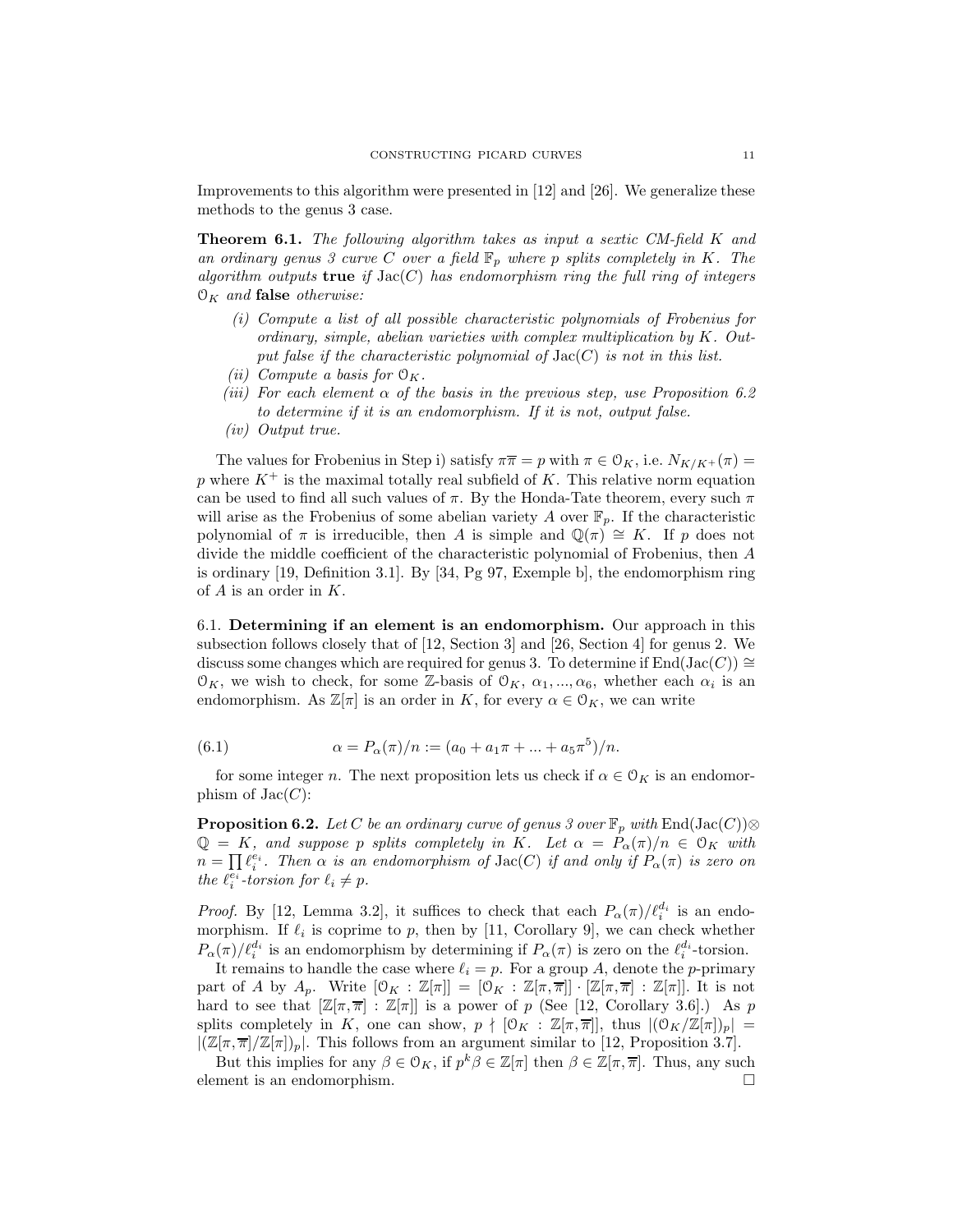6.2. Computing the  $\ell^d$ -torsion and arithmetic. The algorithm of Couveignes [\[10\]](#page-13-8) shows how to compute the  $\ell^d$ -torsion. Couveignes' method works for a very general class of curves. However, we instead use some algorithms specific to Picard curves. For a Picard curve  $C/k$ , where k is a finite field, Couveignes' method requires the ability to choose random points in  $Jac(C)(k)$ . This is easy to do if we represent elements of  $Jac(C)(k)$  as formal sums of points on C. However, to do arithmetic on  $Jac(C)(k)$ , it is easier to represent elements as ideals in the affine coordinate ring of  $C$ . Thus, we need to be able to switch between the two representations. First, we recall the following consequence of the Riemann-Roch theorem:

**Proposition 6.3.** For C a Picard curve and  $P_{\infty}$  the point at infinity for the affine model described above, for any degree 0 divisor D there is a unique effective divisor E of minimal degree  $0 \le m \le 3$  such that  $E - mP_{\infty}$  is equivalent to D.

Proof. As Picard curves are non-singular with a k-rational point, the proof follows from [\[13,](#page-13-9) Theorem 1].  $\Box$ 

We will call such a unique divisor above the reduced representation of D. So to find a random point in  $Jac(C)(k)$ , we can just pick at most 3 random points on C.

A reduced divisor  $D$  for which all points in the effective part  $E$  lie in the same  $Gal(k/k)$ -orbit will be called an **irreducible** divisor. Every degree 0 divisor can be expressed as a sum of irreducible divisors.

We can also represent points on  $Jac(C)$  as elements of a particular class group. Denote by  $R = k[x, y]/\langle y^3 - f(x) \rangle$  the coordinate ring of C. By [\[13,](#page-13-9) Proposition 2, R is the integral closure of  $k[x]$  in  $k(C)$ .

Given an irreducible divisor P we can associate to it a prime ideal  $\mathfrak{P}$  of R. We can extend this to a map  $\rho$  from effective divisors to ideals of R as:

$$
\rho\left(\sum n_i P_i\right) := \prod \mathfrak{P}_i^{n_i},
$$

with the  $P_i$  irreducible divisors and the  $\mathfrak{P}_i$  the corresponding primes of R.

**Proposition 6.4.** For C a Picard curve over k and R the coordinate ring of C described above, the map  $\rho$  induces an isomorphism  $Jac(C)(k) \rightarrow Cl(R)$ , where  $Cl(R)$  is the class group of R.

*Proof.* This follows from applying [\[13,](#page-13-9) Proposition 3].  $\Box$ 

We refer to the image of a reduced divisor under the map  $\rho$  as a reduced ideal.

**Proposition 6.5.** Given a reduced divisor  $D$ , there is an algorithm to find generators  $u(x), w(x, y)$  for the ideal  $\rho(D)$ . Moreover, given an ideal I of R in the form  $I = \langle u(x), w(x, y) \rangle$ , we can compute  $\rho^{-1}(I)$ .

Proof. As a reduced divisor is a sum of irreducible divisors, it suffices to associate to an irreducible divisor Q the corresponding prime ideal. We can associate a prime ideal  $\mathfrak P$  in R by first considering the polynomial  $u = \prod (x - x_i)$ , where the product is over all x-coordinates of points in Q. We then take a polynomial  $w(x, y)$  such that the set of common roots of  $u, w$  is exactly the set of points of Q. If the  $x_i$  are all distinct, then we take the polynomial  $w = y - v(x)$ , where  $v(x)$  is the polynomial interpolating the points in Q. If the roots of  $u(x)$  are not distinct, then we can construct  $w$  in a way similar to the interpolation polynomial. In the case where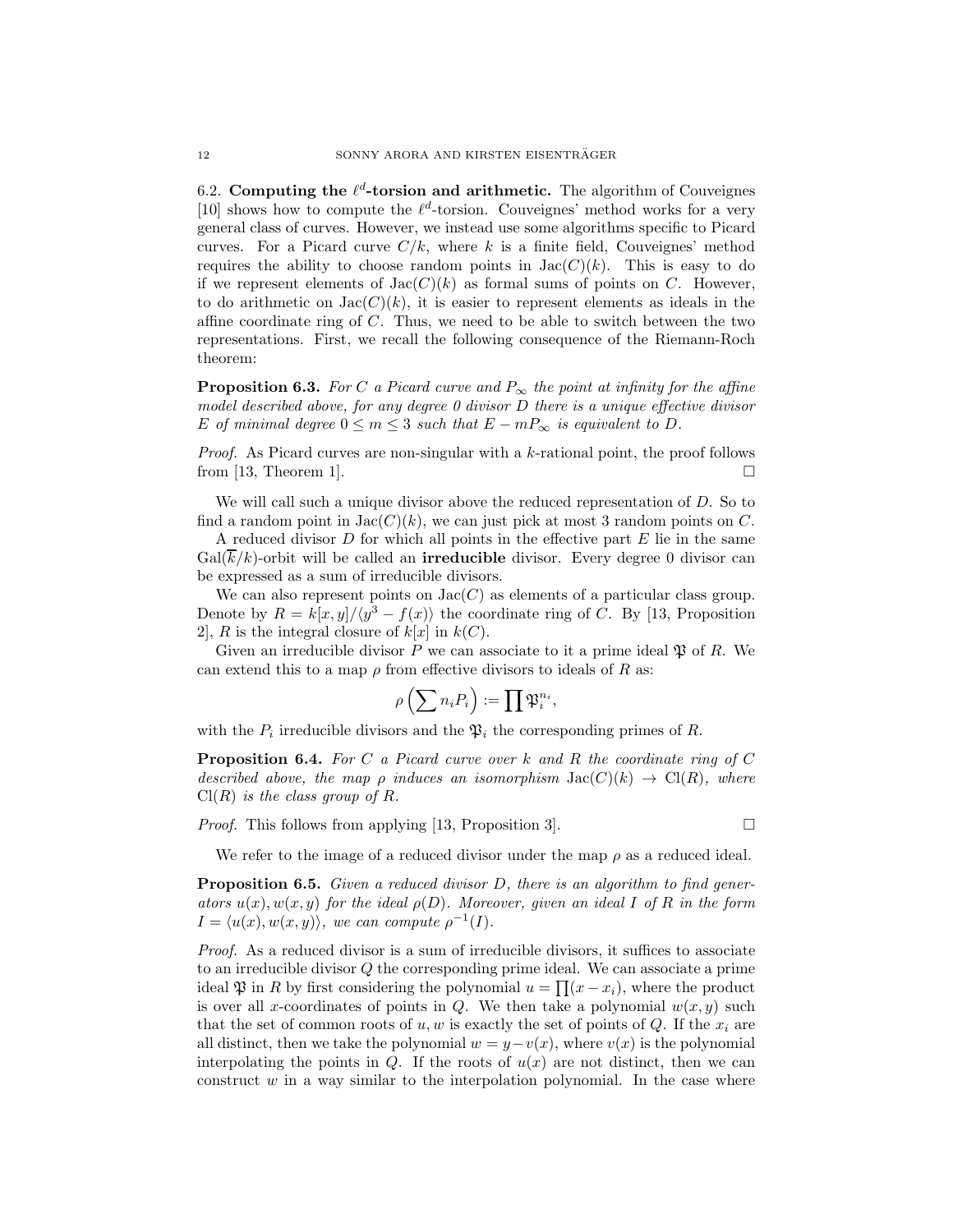there are two distinct x-coordinates  $x_1, x_2$ , let  $y_1$  and  $y_2$  be polynomials whose roots are the y-coordinates corresponding to  $x_1$  and  $x_2$ , respectively. Then

$$
w(x,y) := \frac{x - x_2}{x_1 - x_2}y_1(y) + \frac{x - x_1}{x_2 - x_1}y_2(y).
$$

If there is only a single x-coordinate, then we can write  $w(x, y) = \prod(y - y_i)$ , where the  $y_i$  are the y-coordinates in the Galois orbit. The corresponding prime ideal in R is then the ideal generated by  $u$  and  $w$ .

We will now show how to explicitly find the inverse of  $\rho$ . Let  $D = \prod \mathfrak{P}_i^{n_i}$  be the ideal decomposition of D. Write  $\mathfrak{P}_i = \langle u(x), w(x, y) \rangle$ . We can find the set of common zeroes of  $\mathfrak{P}_i$  by finding all roots  $x_n$  of  $u(x)$  and all roots  $y_{n,m}$  of  $w(x_n, y)$ . Then the divisor  $(\mathfrak{P}_i)$  equals  $\sum (x_n, y_{n,m})$ . Thus we have constructed the inverse of the map  $\rho$  on a prime divisor  $\mathfrak{P}$ . By linearity, we can explicitly find the inverse of any reduced ideal  $D$ .

There are several algorithms which perform arithmetic on  $Jac(C)(k)$  using the representation of points on  $Jac(C)(k)$  as ideals in the class group, for example, [\[13\]](#page-13-9), [\[2\]](#page-13-10). In particular, we will use the algorithm of [\[2\]](#page-13-10) for the examples we compute. To add two elements  $P$ ,  $Q$  of  $Jac(C)(k)$ , one multiplies the corresponding ideals to get an ideal  $D$ . One then wishes to get a reduced ideal  $D'$ , to have a unique representative for the point  $D$ . The algorithm of  $[2]$  gives a function  $g$  such that  $D' = D + (q)$ . The function g is necessary for the computation of the Weil pairing in the algorithm of Couveignes for computing torsion.

#### 7. Examples

<span id="page-12-0"></span>All examples were run on a computer with 4 Intel Xeon quad-core processors and 64 GB of RAM.

Let  $K = K^+(\zeta_3)$ , where  $K^+$  is obtained by adjoining to Q a root of  $x^3$  –  $x^2 - 2x + 1$ . We can verify that K is Galois with Galois group  $\mathbb{Z}/6\mathbb{Z}$  and choose a primitive CM-type on  $K$ . All types on  $K$  are equivalent, so our choice does not matter. We count the expected degree of our class polynomials using [\[30,](#page-14-8) Pg 112, Note 3]. This is equivalent to counting the number of elements in the polarized class group (see  $[6]$ ), for which there is a function in the AVIsogenies package [\[7\]](#page-13-12). We find that the degree of the class polynomials for K as above is 1. The first four primes satisfying the conditions of Theorem [1.1](#page-2-1) are 13, 43, 97, 127. For  $p = 127$ , our algorithm took 7 hours and 9 minutes of clock time and found one Picard curve in  $\widetilde{C}^{\Phi}$ , that is, one Picard curve whose Jacobian is in  $\mathrm{CM}_{K,\Phi}^{\mathrm{Fr}}$ :  $y^3 = x^4 + 75x^2 + 37x + 103.$ 

The Picard curve  $\mathbb C$  with CM by  $\mathcal O_K$ , for K as above, was computed in [\[23\]](#page-14-1). However, the authors could not verify that the curve they produce has CM by  $\mathcal{O}_K$ . Our output agrees with the result of their paper reduced modulo 127. Furthermore, assuming the curve they compute is correct, we get a bound as in Theorem [5.4](#page-9-0) for the denominators and size of coefficients in the class polynomials  $H_i^{\Phi}$ . In particular,  $N = 2^{12}$  and  $M = 7$  work for the values in Theorem [5.4.](#page-9-0) Using these values, we can run the CRT algorithm of [1.1](#page-2-1) to construct the class polynomials  $H_i^{\Phi}$  defined over Q. The algorithm took 8 hours, 55 minutes to run. We only need to reduce modulo the 4 primes 13, 43, 97, 127. Our result agrees with the result of [\[23,](#page-14-1) [25\]](#page-14-2). Thus, our algorithm can compute the class polynomials  $H_i^{\Phi}$  given that one can compute the bound in Theorem [5.4.](#page-9-0) If we compare the algorithms on the small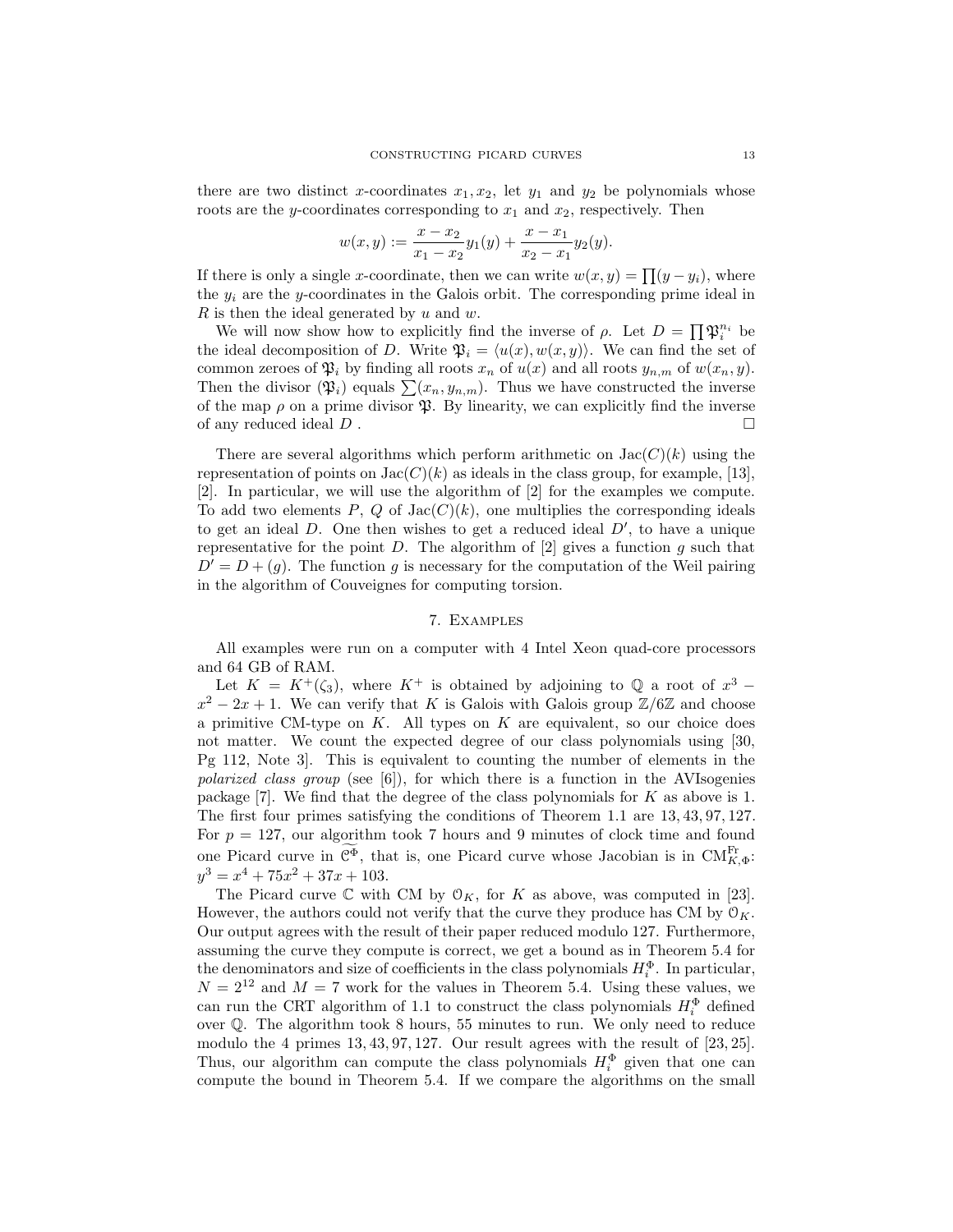example we computed above, the algorithm in [\[25\]](#page-14-2) performs much faster: it was able to compute the class polynomials in seconds. However, since there are no known bounds, yet, on the denominators of the class polynomials, no complexity analysis has been done for our algorithm or the algorithms in [\[23,](#page-14-1) [25\]](#page-14-2). So it is not clear how they would compare asymptotically.

Now let  $K = K^+(\zeta_3)$ , where  $K^+$  is the field obtained by adjoining to Q a root of  $x^3 + x^2 - 3x - 1$ . This field is non-Galois, and the Galois group of the normal closure over  $\mathbb Q$  is  $S_3 \times \mathbb Z/2\mathbb Z$ . We also pick a CM-type  $\Phi$  on K. We compute that we expect our class polynomials to have degree 3 using the polarized class group. We pick  $p = 67$ , which satisfies the conditions of Theorem [1.1.](#page-2-1) Our algorithm ran in 2 hours and 23 minutes, and we got 3 Picard curves over  $\mathbb{F}_p$  whose Jacobians lie in  $\mathrm{CM}^{\mathrm{Fr}}_{K,\sigma\Phi}$  for some  $\sigma \in \mathrm{Gal}(\overline{\mathbb{Q}}/\mathbb{Q})$ :

 $y^3 = x^4 + 8x^2 + 64x + 61$ ,  $y^3 = x^4 + 62x^2 + 25x + 6$ ,  $y^3 = x^4 + 54x + 54$ .

### **ACKNOWLEDGMENTS**

The authors would like to thank Yuri Zarhin for helpful discussions. We thank the anonymous referees for several helpful suggestions. We thank Marco Streng for valuable feedback on an earlier version of this paper and for pointing out additional references.

### **REFERENCES**

- <span id="page-13-2"></span>[1] Amod Agashe, Kristin Lauter, and Ramarathnam Venkatesan. Constructing elliptic curves with a known number of points over a prime field. *High primes and misdemeanours: lectures in honour of the 60th birthday of Hugh Cowie Williams*, 41:1–17, 2004.
- <span id="page-13-10"></span>[2] Seigo Arita. An addition algorithm in Jacobian of Cab curves. *Discrete Applied Mathematics*, 130(1):13–31, 2003.
- <span id="page-13-0"></span>[3] A Oliver L Atkin and François Morain. Elliptic curves and primality proving. *Mathematics of computation*, 61(203):29–68, 1993.
- <span id="page-13-5"></span>[4] Jennifer S Balakrishnan, Sorina Ionica, Kristin Lauter, and Christelle Vincent. Constructing genus-3 hyperelliptic Jacobians with CM. *LMS J. Comput. Math.*, 19(suppl. A):283–300, 2016.
- <span id="page-13-6"></span>[5] Juliana Belding, Reinier Bröker, Andreas Enge, and Kristin Lauter. Computing Hilbert class polynomials. In *Algorithmic number theory*, pages 282–295. Springer, 2008.
- <span id="page-13-11"></span>[6] Gaetan Bisson. Computing endomorphism rings of abelian varieties of dimension two. *Mathematics of Computation*, 84(294):1977–1989, 2015.
- <span id="page-13-12"></span>[7] Gaetan Bisson, Robert Cosset, and Damien Robert. Avisogenies (abelian varieties and isogenies). *Magma package for explicit isogenies between abelian varieties, http://avisogenies.gforge.inria.fr*, 2010.
- <span id="page-13-7"></span>[8] Irene Bouw, Jenny Cooley, Kristin Lauter, Elisa Lorenzo García, Michelle Manes, Rachel Newton, and Ekin Ozman. Bad reduction of genus three curves with complex multiplication. In *Women in Numbers Europe*, pages 109–151. Springer, 2015.
- <span id="page-13-1"></span>[9] Jinhui Chao, Osamu Nakamura, Kohji Sobataka, and Shigeo Tsujii. Construction of secure elliptic cryptosystems using CM tests and liftings. In *International Conference on the Theory and Application of Cryptology and Information Security*, pages 95–109. Springer, 1998.
- <span id="page-13-8"></span>[10] Jean-Marc Couveignes. Linearizing torsion classes in the Picard group of algebraic curves over finite fields. *Journal of Algebra*, 321(8):2085–2118, 2009.
- <span id="page-13-3"></span>[11] Kirsten Eisenträger and Kristin Lauter. A CRT algorithm for constructing genus 2 curves over finite fields. *Arithmetic, Geometry and Coding Theory (AGCT-10), Séminaires et Congrès 21*, pages 161–176, 2009.
- <span id="page-13-4"></span>[12] David Freeman and Kristin Lauter. Computing endomorphism rings of Jacobians of genus 2 curves over finite fields. *Algebraic geometry and its applications*, 5:29–66, 2008.
- <span id="page-13-9"></span>[13] Steven Galbraith, Sachar Paulus, and Nigel Smart. Arithmetic on superelliptic curves. *Mathematics of computation*, 71(237):393–405, 2002.